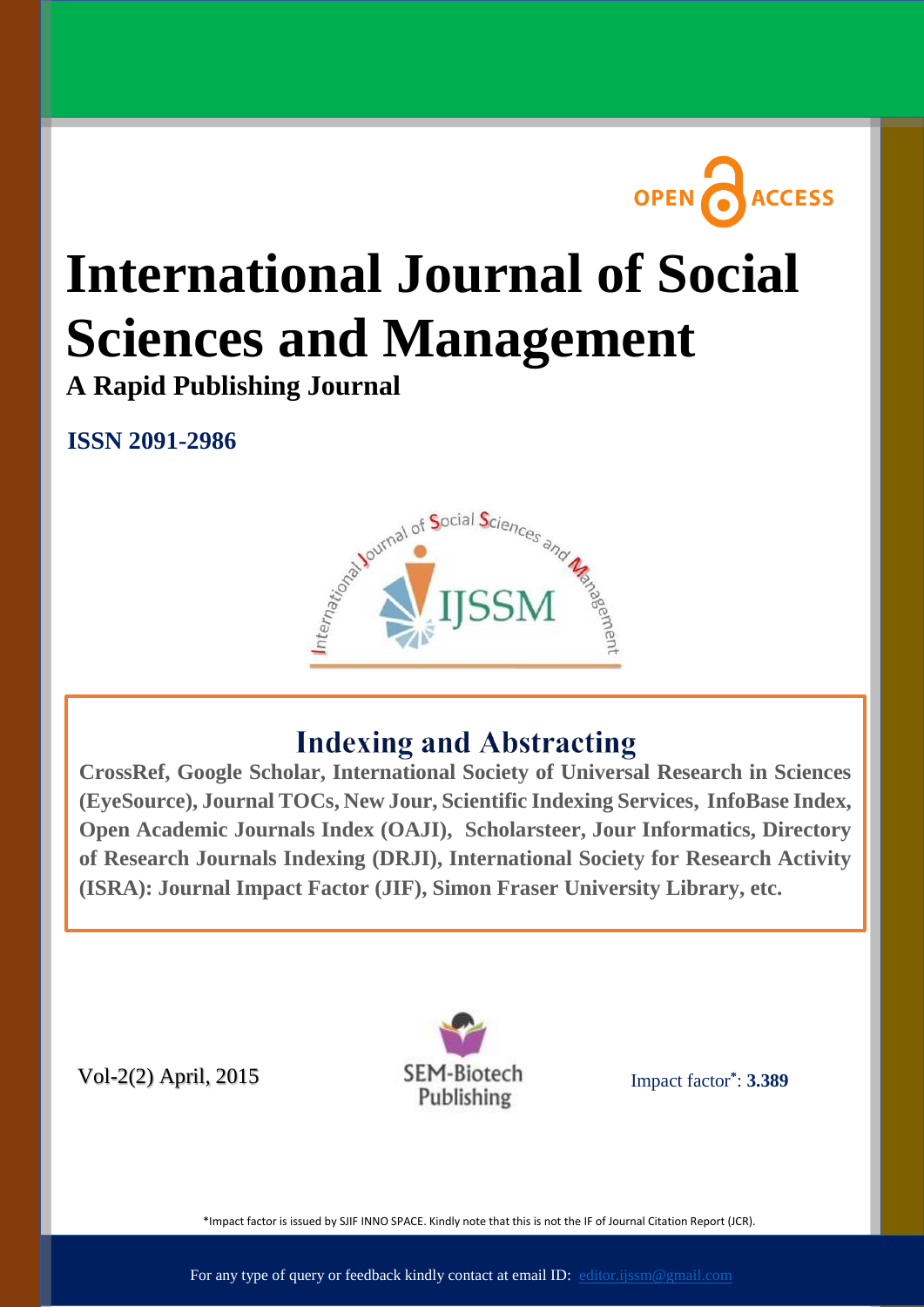

ISSN: 2091-2986 DOI Prefix: 10.3126/ijssm

**Research Article**

# **International Journal of Social Sciences and Management**

# THE ASSESSMENT OF SOLID WASTE PRODUCTS MANAGEMENT IN ETHIOPIANS MUNICIPAL URBAN AREAS

#### **Samuel Nahom Fesseha1\* and Fan Bin<sup>2</sup>**

School of Sociology, East China University of Science and Technology and technology, Shanghai 200237

̽Corresponding author's email[: nahomfish@yahoo.com](mailto:nahomfish@yahoo.com) / [fanbin001@hotmail.com](mailto:fanbin001@hotmail.com)

# **Abstract**

Due to the rapid and immense quantities of solid wastes products in our city, municipality and urban areas have been increasing day by day due to developments of new Industries. As a result of increasing number of Industries a huge amount of wastes is produced daily in all developing nations and Ethiopia being among them and has surpassed the USA as the world's largest solid waste (SWM) generator since 2004. The phenomena and critical issues of SW in Ethiopia has inspired this paper to investigate and analyze the SW in an urban area of Ethiopia by comparing the increasing rates of the SW generation with Solid Waste Management (SWM). It is noted that very little effort is being made in handling Solid waste management (SWM) which is one of the public service areas where effectiveness can be easily be gauged, and should not be regarded as a matter of luxury. Addis Ababa in general faces problems which are associated with poor SWM. This study deals with the assessment of Governance in SWM in Addis Sub city. Therefore governance is used as a framework for the study because currently it dominates development discourse and governance policies are implemented by governments aiming at improving urban services such as SWM. The paper has employed both qualitative and quantitative approach with descriptive types of research. Quantitative data was analyzed using statistical tools whereas qualitative data was analyzed in narrative explanation and discussion. The main findings revealed in the paper are: containers are not properly emptied on time, insufficient of support from SWM office, due to the absence of processing and recovery system by MSEs, lack of awareness and poor public attitude towards solid waste management, weak monitoring and evaluation system.

**Key words:** Solid Waste Management; source reduction; composting; biogas; incineration; landfill

# **Introduction & Background**

Continuous economic activities, rapid urbanization, population growth and the rise of living standards have greatly accelerated the generation of solid waste (MSW). This has posed as a considerable challenge to the government ministries, civil society and private sectors for protecting and promoting environmental and sustainable developments.

From the days of primitive society humans and animals have used the resources of the earth to support and dispose wastes. In early times, the disposal of human and other wastes did not pose as a significant problem, because the population was small and the amount of land available for the assimilation of wastes was large. Problems with disposal of wastes can be traced from the time when humans first began to congregate in tribes, villages, and communities and the accumulation of wastes became a consequence of life (Tchobanoglous, 1993)

Thousands of tons of solid waste are generated daily in Africa. Most of it ends up in open dumps and wetlands, contaminating the surface and ground water which poses as a major health hazards. Most wastes in Africa are not collected by municipal collection systems due to poor management, fiscal irresponsibility or malfeasance, equipment failure, or inadequate waste management budgets (USAID, 2009).

Solid waste management (SWM) is a growing public concern in Ethiopia. In many cities of the country, waste management is poor and solid wastes are dumped along roadsides and into open areas, endangering health and attracting vermin. Access to sanitation is also among the lowest in the world (Kontogianni, 2012).The condition in Addis Ababa also seems to be similar to that in most African cities. The quantity of waste generated is increasing because of rapid population growth and urbanization. This has outpaced the financial and a manpower resource of municipalities in dealing with the provisions and management of services of solid waste (AASBPDA, 2003). Currently SWM is insignificant in Addis Oromia's Sub-City, which is one of the 10 sub-cities of Addis Ababa. It in therefore noted that very little research has been done which is not enough in improving the existing service delivery in the Sub-city. This study is conducted in the sub-city to help concerned bodies to evaluate the performance of SWM of the sub city and improve the service delivery. It is centered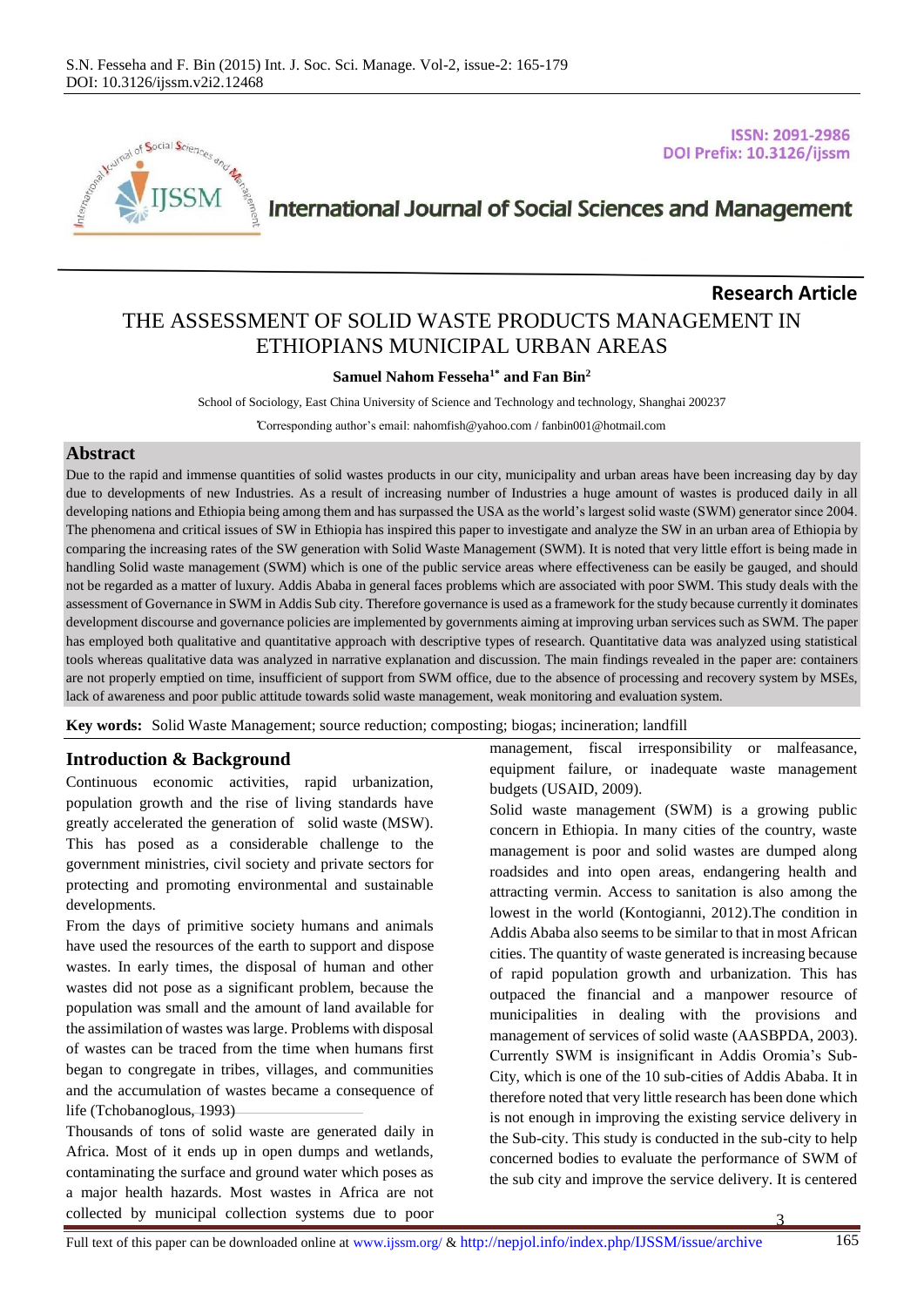on SWM because the issue is directly related to environmental, sanitation and public health.

The solution to this problem is to adopt an effective SW system. The waste hierarchy approach provides an integrated process of waste minimization, reuse, recycling, recovery and disposal of waste Fig 1. Oromia's, a city in Ethiopia is challenged by a substantial quantity of solid wastes. The case studies for two cities' SW system shall be compared and analyzed to explore barriers and possible solutions for Oromia's achieving optimal SW system. When a safe and environmentally sound SW system is in place at all levels, great potentials are anticipated to improve the living standards for residents and improving the economic benefits for them.

One of the most important urban environment problems of today is managing wastes. As populations increase and cities become more industrialized, the volume and composition of wastes generated grows and changes. This is especially significant for cities in the developing world where populations and economies are rapidly expanding and the infrastructure necessary to manage the ensuing problems is inadequate (Getachew, 2006).

Although there are some efforts to improve the effectiveness of SWM, these efforts have failed to yield sustainable solution to the problems, because the efforts could not cope up with the rate of SW generation in the sub cities, municipality or urban areas. The piles of wastes dumped illegally on open areas, in river courses, and etc are undisputable evidences of the poor SWM system of the subcity. Therefore, this research which is concerned with assessing governance in solid waste management practice shall provide additional data to assist decision makers and designers evaluate the performance of the sub-city and can have a foundation to decide, plan and implement sustainable SWM systems so as to address the bottle necks.

This paper is centered on solid waste management because the issue is directly related to environment, sanitation and public health and has a high effect in Addis Oromia's a subcity. Hence, the purpose of this study was to assess the existing problems of solid waste management in Addis Oromia's Sub City through identifying major factors which influence the promotion of sustainable solid waste system. Hopefully, this research shall yield possible solutions that can help and minimize the problems/challenges of solid waste management.

# **Conceptual Framework**

According to the principles of sustainable development include integrating the environment into the decision making process, reorienting technology and management of risks, conserving and enhancing the resource base, and strengthening international cooperation (UNEP, 2005). Thus there is a need for sustainable SWM to bring sustainable development.



**Fig. 1:** An Illustration of Solid waste management Hierarchy.

FDRE SWM proclamation No. 513/2007 Article 2/6 and 7 (FDRE, 2007), "Solid Waste" means anything that is neither liquid not gas and is discarded as unwanted. It is also defined by (Tchobanoglous, 1993) as solid wastes include all solid or semisolid materials that the possessor no longer considers of sufficient value to retain. As (Nigatu, 2011) stated it could be refuses from residential, commercial, or any institutes as yard sweeping, food remains, ash and chat leftover, saw dust, piece of wood papers, glasses, metals, batteries, plastic, grass, and vegetables, bone of animals, dead animals and other materials that cause poor environmental situation. Solid waste management(SWM) means the collection, transportation, storage, recycling or disposal of solid waste, or the subsequent use of a disposal site that is no longer operational (FDRE, 2007). Solid waste management is a complex task which must go beyond purely technical considerations to political, institutional, social, financial, and economic aspects (Fig. 1). Based on literature review, discussion with experts, empirical studies, and personal observation, the conceptual framework for the study is formulated.

#### *Population*

1.03in the indicated year. The population size of Addis According to the 2015 Census, Addis Ababa City Administration has a total population of 98,942,142 among this the number of female population is equal to 1,511,558 (52%) and the number of male is 1,304,518(48%). The sex ratio (number of males to number of female populations) is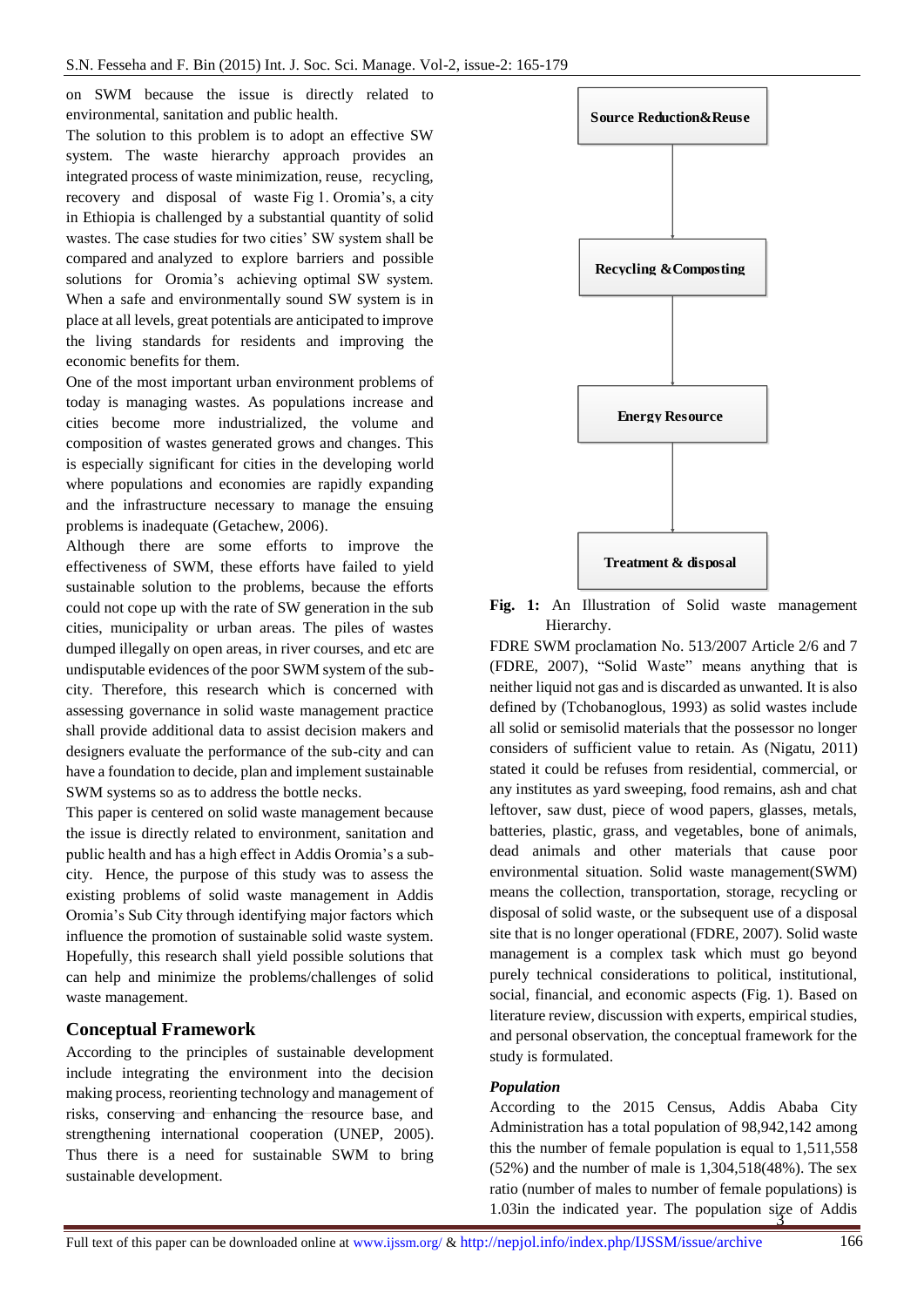Oromia sub city is 255,092. Total area coverage of the sub city in kilometer square is 284,538 which is the smallest of all sub cities. But its population density per sq. m is 25,560; the highest of the rest (ATLAS, 2015).

#### *Topography*

The lowest and the highest annual average temperature of the sub city is about 10°c and 25°c respectively. The climate is divided into three distinct seasons, the period of big rains (Keremt) commences between June and September. The dry period (Bega) is between October and January, and the small rains (Belge) commences between March and May, while the average annual rain fall is 1100 mm to 1200 mm (MAA, 2002).

## **Data Sources and Methodology**

#### *Description of the Study Area*

Addis Ababa is the federal capital city and the seat of the federal government and parliaments. It is located in the central part of Ethiopia and its geographic location is between 8055' and 9005' north latitude and 38040' and 38050' east longitude in the central part of Ethiopia. All sides of the city are bordered by Oromiya Regional State, and cover an area of 530 sq. km or 53,000 hectors. It is at 2408 meters above sea level (ATLAS, 2015).

Addis Ababa is divided into ten sub cities which are the second layer of the Addis Ababa City Government. Addis Oromia sub city which has 10 Woredas is one of them. The subcity is bordered in the North by Gulele sub-city, in the East by Arada sub-city, in the South by Lideta sub-city and in the North-west by Kolfe keranyo sub-city.

## *Data Source and Data Type*

All required data for this study were collected both from primary and secondary sources such as households, commercial area societies, MSE operators, street sweepers and SWM office workers and officials The primary data were collected from sampled HH respondents and key informants. Similarly, thorough review of all available published and unpublished documents of relevant organizations The data sources of the study was conducted.

#### *Sampling Technique*

To decide the target population size of the study, systematic random sampling and purposive sampling were used. Purposive sampling was applied to select key informant respondents which include waste workers, the Community, Sub City and Woreda SWM offices workers, Rule regulators at sub city and Woreda level, and other relevant organization. In setting up sample, care was taken that all socioeconomic groups are represented.

### *Sample size determination*

The sample size for the systematic random sampling technique was calculated by using sample size determination formula and some assumptions.

#### *Assumption*

Since there was little information about solid waste management in the Sub city, it was not possible to guess the proportion. The reasonable estimate for a key proportion to be studied is 50%. Therefore, 5 % degree of precision and 95% confidence interval was taken. Then:

$$
n = \frac{z^2 \cdot p \cdot q \cdot N}{e^2 \left(N - 1\right) + z^2 \cdot p \cdot q} \dots (1) \text{ (Kothari, 2004)}
$$

Where,  $z =$  confidence interval (1.96);  $p =$  estimate proportion (50% = 0.5); w= degree of accuracy; ni= sample size to be drawn before reduced;  $N=$  total number of population (12,336)

$$
n = \frac{(1.96)^2 (0.5) (0.5) (12,336)}{(0.05)^2 (12,336) + (1.96)^2 (0.5) (0.5)} = 368
$$

Even if the calculated sample size is 345, which is a large number to manage. Therefore the sample size is reduced into 265(2%), because the items for the universe are homogenous, the standard of accuracy and the level of precision is small and the size of the study population is very large. The paper result indicates that there is a practice for waste reduction and the reuse for different purposes such as, cans, used plastic containers of water and lubricants for sale, old cloths and shoe for exchange, plant origin waste for fuel and recycled by composting etc. The practice of reusing and recycling waste is not well practiced among the respondents except exchanging materials producing immediate values. So, it has to be a habit for proper and sustainable SWM.

# **Method of Data Collection and Analysis**

The data collection was done using checklists which were pre-tested prior to the actual field work. The bulk of the data generated for this study were qualitative and to attain comprehensive assessment for management and organization of solid waste management service in Addis Oromia Sub City, both primary and secondary data was collected.

The primary data was collected through interview, questionnaires, physical observations supported by digital photographs and focus group discussions. Face-to-face personal interview was conducted with selected households, micro and small scale enterprise members and street sweepers to gain individual perspectives of the different stakeholders.

Questionnaires consisting of closed and open-ended questions were set in English and translated in to Amharic in order to make communication easy. Pilot or a pre-test study was carried out, so as to modify any ambiguous in the questionnaire before the commencement of actual data collection, hence the questionnaire was modified based on the results of the pre-test.

Woredas' SWM office workers. Observations were take Deep focus group discussions were made with MSE operators, responsible officials, street sweepers and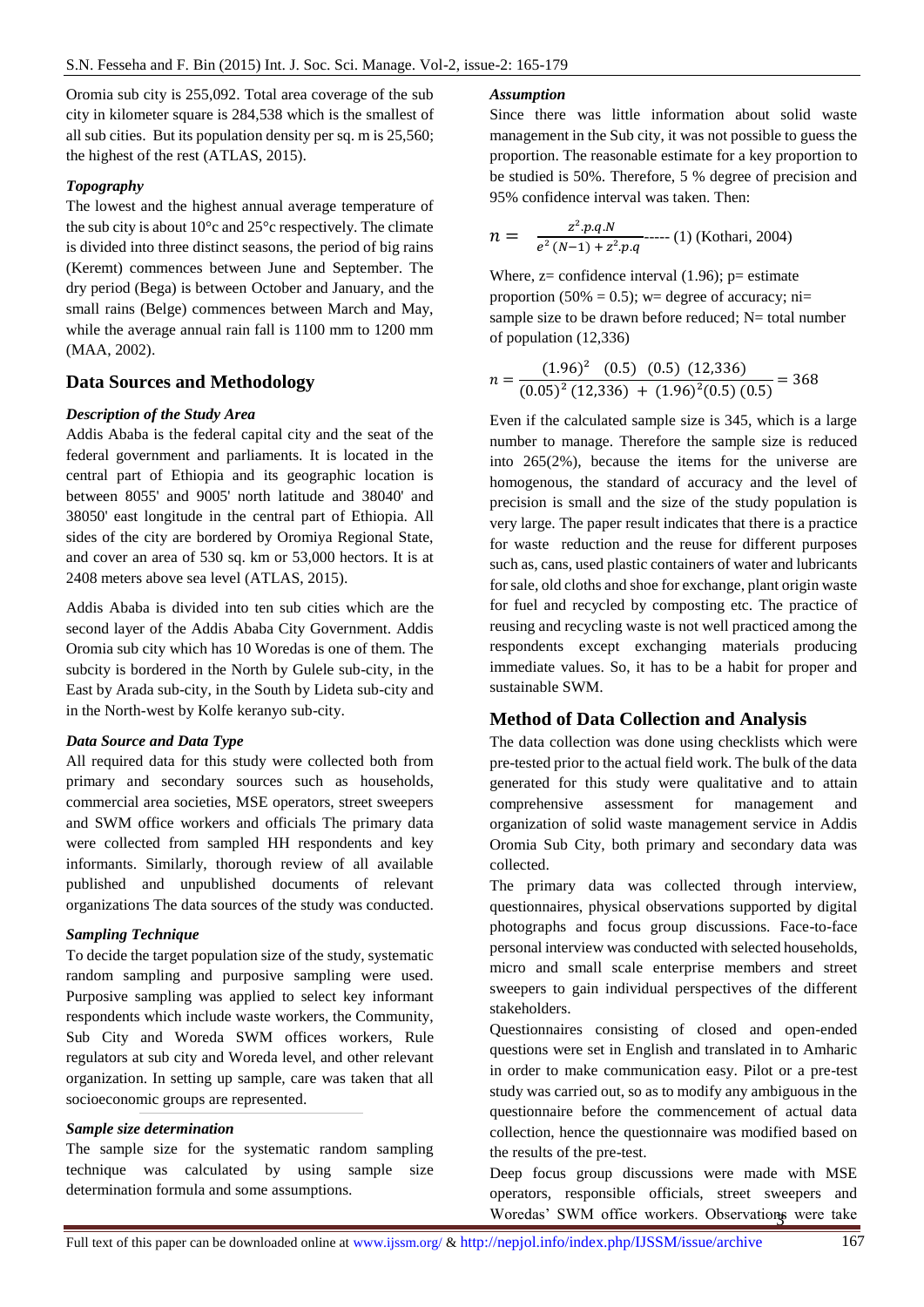place to understand and corroborate the data gathered from informants about status of the present SWM system. Secondary data was collected from archive, statistical reports and abstracts, published and unpublished materials, internet sources, proclamation, policy guidelines, journals and different reports of the sub-city.

# **Result and Discussions**

# *Solid Waste Products Composition*

SWM is one of the most important urban management issues as it is the most obvious and visible service determining the livability of a city. The impact of improper SWM causes multiple pollutions, i.e. air, soil and water. It damages surface and ground water, enters food chain through the production of fruits and vegetables using polluted surface water. It also obstructs drainage systems and creates suitable media for the breeding of disease causing microorganisms and insects and creates and intensifies flooding during rainy seasons.

This part deals with the findings delivered from questionnaire, interview, FGD and observation in a descriptive and qualitative analysis. The result is organized in a way that it will fit with the specific objectives stated in Chapter one. The first part is the existing practice of SWM in Addis Oromia sub city, the second part is KAP of respondents and the last part is challenges of SWM.

The findings of the study is discussed from Good Governance and functional elements of SWM point of view There are six functional elements associated with SWM namely: Waste generation, on-site handling and storage, collection, transfer and transport, processing and recovery, and disposal of solid wastes. The findings of implementation of these functional elements are discussed here in relation to Good Governance. Thus, efficient implementation of these functional elements is useful so as to get a good result from the SWM activities in the sub city. When considering the solid organic waste production across different origin/nature (plant, animal and industrial), the plant origin was found on among of 265 total sample; from households, commercial areas, street sweepers, MSE operators and SWM office workers; 242(91.3%) were respondents while 23(8.7%) were non respondents. Among the respondents, 180(74.4%) were from households, 13(5.4%) were from commercial areas, 21(8.7%) were from MSEs, 12(5.0%) were from street sweepers and 16(6.6%) were from SWM office workers.

# *Demographic Profile of Respondents*

With regard to waste generation rate the survey result shows that among a total of 242 respondents, 135(55.8%) were male, 106(43.8%) were female and the remaining 1 respondent (0.4%) was missing. The result of the age of the respondents show that 23(9.5%) was below the age of 18, 118(48.8%) was between 18 and 30 years, 76(31.4%) was between 31 and 50 years and 24(9.9%) was above 50 years old. As Table 2 shows the illiterate, those with primary

education, those who completed grade 9th to 12th account for 16(6.6%), 57(23.6%), and 76(31.4%) respectively. Furthermore, college diploma holders were 56(23.1%), whereas those with first degree and above were 32(13.2%) and missing were 7(2.1%). With regard to marital status, 122(50.4%) of respondents said they are not married while 116(47.9%) said they are married (Table 1).

**Variables Frequency Percent** Sex of respondents Male 135 55.8 Female 106 43.8  $Missing$  1 0.4 Total 242 100 Age of respondents Below 18 23 9.5 18-30 118 48.8 31-50 76 31.4 Above 50 24 9.9  $Missing$   $5$  0.4 Total 211 100 Educational status Illiterate  $16 \t\t\t 6.6$ Primary school  $\begin{array}{|c|c|c|c|}\n\hline\n\text{PrIMary School} & 57 \\
\hline\n\text{1st-8th} & 23.6\n\end{array}$ Grade 9th- 12th 76 31.4 College diploma  $\begin{array}{|l|l|} \hline 56 & 23.1 \\ \hline \end{array}$ 1st degree and  $\frac{13.2}{2}$  13.2 Missing 7 2.1 Total 242 100 Marital status Single 123 50.4 Married 116 47.9 Missing 3 1.2 Total 242 100

**Table 1**: Demographic Profile of Respondents

[Source: Field Survey, 2015]

The demographic profile of MSE operators and street sweepers are also assessed separately to see some relationships existing between the two groups. Hence, the sex compositions of the individuals engaged in solid waste MSE activity in the study area revealed that 76.2% of the enterprises were run by male operators whereas only 23.8% are run by female operators. This shows that male operators are larger by far than female MSE operators in the study areas. The sex composition of street sweepers is 8.3% of them are male while 91.7% are female. This shows that more females are involved in street sweeping than males.

Most of the solid waste operators had gone through primary education to grade 12/preparatory level. 23.8% of the operators were illiterate while about 52.4% of the operators have attended primary education level/1st -8th grade, and 23.8% have attended secondary education. When we see the education level of street sweepers, 58.3% of them are completed primary level while 41.7% of the learned from grade 9th to 12th. This shows that most of the MSE operators and street sweepers are educated people who are engaged in self-employment. As the result indicated, level of education is not a major criterion for employment in solid waste MSEs street sweeping. However, from the FGD it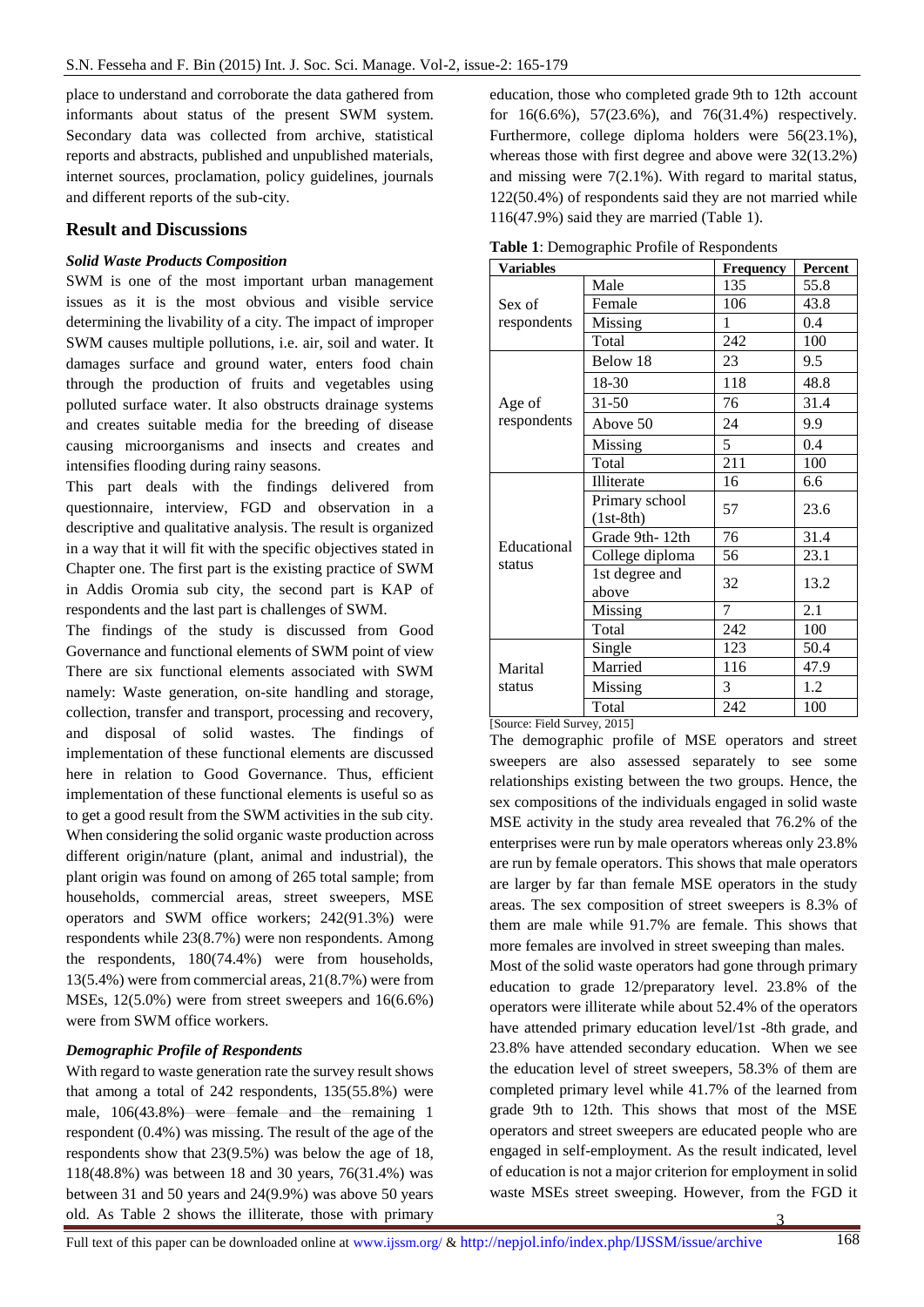was identified that almost all of the enterprise operators and street sweepers were not trained in SWM activity.

About 47.6% of the MSE operators in the study areas were not married, whereas 52.4% were married. Moreover, 58.3% of street sweepers were single while 41.7% are married. This shows that most of the operators have a family which is directly dependent on them. Thus solid waste MSEs can play a significant role in urban poverty reduction strategy.

#### *Ways of disposing waste by households*

The FGD and interview results showed that different types of wastes are generated by households and commercial areas. Some of the wastes commonly collected by enterprises and street sweepers are: left-over and spoiled food, vegetables and fruits, plastics and rubber, grass extracts and bones, ash, sand, paper, textiles, glass, bottles and ceramics, old cloths and metals. Households were asked how they usually dispose their household waste. The result of the response is summarized in Table 2. The households which gate the disposal service delivered by MSE operators are 67.2%. The remaining 32.8% of the respondents use other methods like disposing waste on open fields, roadsides, in the nearby river, burning in their compound etc.

**Table 2**: Ways of discarding solid waste by households

|       |                                                                    | Frequency | Percent | Valid<br>Percent | Cumulative<br>Percent |
|-------|--------------------------------------------------------------------|-----------|---------|------------------|-----------------------|
|       | Discarding in hole<br>around the house<br>or burn                  | 14        | 7.8     | 7.8              | 7.8                   |
|       | Throw it on open<br>space or street                                | 2         | 1.1     | 1.1              | 8.9                   |
|       | Throw it into<br>nearby river                                      | 5         | 2.8     | 2.8              | 11.7                  |
| Valid | Take it to nearby<br>secondary storage<br>receptacle or<br>"Genda" | 33        | 18.3    | 18.3             | 30.0                  |
|       | Waste<br>collectors/MSE<br>members take it                         | 121       | 67.2    | 67.2             | 97.2                  |
|       | Others                                                             | 5         | 2.8     | 2.8              | 100.0                 |
|       | Total                                                              | 180       | 100.0   | 100.0            |                       |

[Source: Field Survey, 2015]

The chi square test confirmed the correlation between distance of containers and ways of solid waste discarding of households. According to the result of the study, majority of households who are far away above 150m discard within the compound, throw in open space and street, as well as provide waste for collectors while households found within 150m from containers take waste to the nearby container and throw to rivers near the compound (Table 3 and Table 4).

| <b>Table 3:</b> Cross tabulation of Ways of discarding solid waste |  |
|--------------------------------------------------------------------|--|
| by distance of containers                                          |  |

|                              |                                                                    | <b>Distance of</b><br>containers from<br>the house | <b>Total</b>  |          |
|------------------------------|--------------------------------------------------------------------|----------------------------------------------------|---------------|----------|
|                              |                                                                    | Less<br>than<br>150 <sub>m</sub>                   | Above<br>150m |          |
|                              | Discarding around<br>the house or burn                             | 4                                                  | 6             | 10       |
|                              | Throw it on open<br>space or street                                | 0                                                  | 2             | 2        |
| Ways of                      | Throw it into nearby<br>river                                      | 1                                                  | 0             | 1        |
| discarding<br>solid<br>waste | Take it to nearby<br>secondary storage<br>receptacle or<br>"Genda" | 14                                                 | 10            | 24       |
|                              | Waste collectors<br>take it                                        | 21                                                 | 62            | 83       |
| Total                        | Others                                                             | 41                                                 | 3<br>83       | 4<br>124 |

[Source: Own made, 2015]

**Table 4**: Chi-Square Tests of the cross tabulation of ways of discarding solid waste

|                                 | <b>Value</b>     | Df | Asymp. Sig. $(2-$<br>sided) |
|---------------------------------|------------------|----|-----------------------------|
| Pearson Chi-Square              | $12.532^{\rm a}$ | 5  | .028                        |
| Likelihood Ratio                | 12.936           |    | .024                        |
| Linear-by-Linear<br>Association | 1.882            |    | .170                        |
| N of Valid Cases                | 124              |    |                             |

7 cells (58.3%) have expected count less than 5. The minimum expected count is .33. [Source: Field Survey, 2015]

About 60 MSE were engaged on primarily collection from households to municipal container hence it has improved collection of waste and created jobs for unemployed youths. However, in the result it was observed that about 1/3rd of the respondents were not being served by MSE operators. The reason why they go for other options as identified from interview is, because waste collectors do not come regularly. One important aspect that should be noted in the usage of waste collecting containers in the sub-city is that these days the main actors are not the households that are taking their wastes to the containers. As stated above the greatest share is performed by the recently organized MSEs. Of course, there are households who never use the MSE's service at all.

The finding from interview, FGD and observation further revealed that most of the households which did not use MSEs service are: people living very near containers, households who live near river courses, very poor households incapable of paying the monthly fee and those who possess large compounds so that they discard their solid waste inside their compound. Respondents said, quite often, waste collectors come up with scavenging domestic animals including stray dogs for food from collection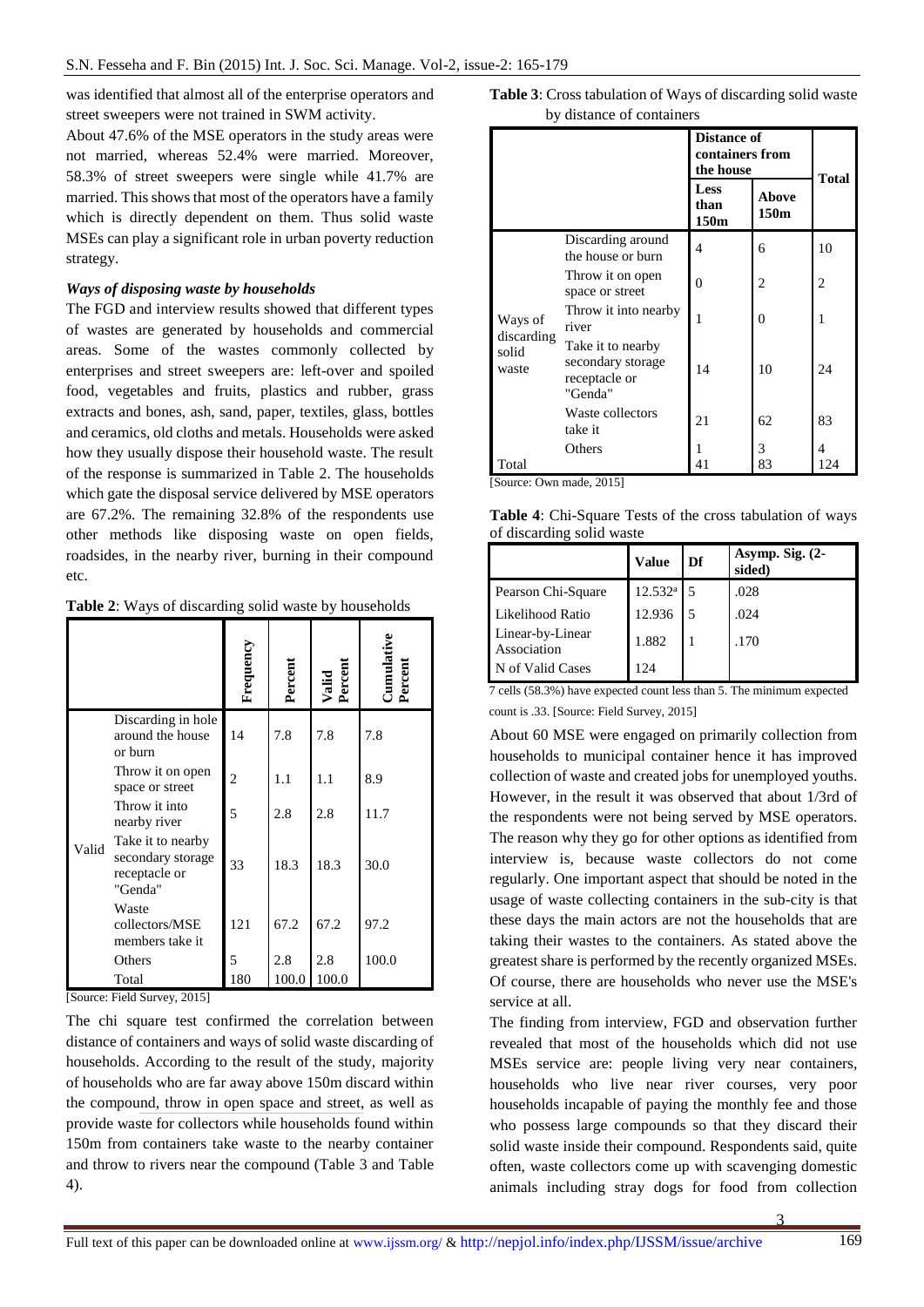materials; tear the container causing offensive smells in the surroundings.

During the interview there were respondents who stated that there are no collection services in their Woreda. According to the study, this is due to the topographic location of the houses or due to inaccessibility caused by lack of roads. Transportation of wastes to the containers is possible using hands and hand pushed carts. In each woreda strategic locations are assigned where collectors make ready for the vehicle transportation/ temporary storage sites.

Then from our result on how respondents dispose waste revealed that 32.8% of them in the study area dispose their waste unlawfully, a habit which results into health hazards in the area. Different studies described that this waste is creating health and environmental problems in the Sub-City, where there is no proper waste management.

#### *Frequency of collection*

On the other hand, the researcher has tried to assess MSEs' frequency on solid waste collection and the result indicated that out of the total number of respondents, 48.6% reported that MSEs collect household solid waste four times a month; 32.0%% stated that the MSE's collect household solid waste eight times a month, 12.6% of the respondents said that they get the service less than three times a month while 6.8% the respondents get the service more than eight times a month. The mean service delivery frequency is 6.46. Similar result was gained both from the questionnaire and the focus group discussion. This strengthens the complain that MSEs most of the time do not collect solid waste from households as required by the law through regular programs i.e. eight times a month. The implication of this is that untimely evacuation of waste in the study area could be partly responsible for a health hazards in the area.

#### *Availability of solid waste container*

Households in the study area were asked about the availability of waste collecting containers. Only 101(56.1%) of the households stated that there is no solid waste collecting container within 150m distance from their houses while 79(43.9%) of them affirmed that there is a container within the limit (Table 5).

|       |                  | <b>Frequency Percent</b> |       | <b>Valid</b><br><b>Percent</b> | <b>Cumulative</b><br><b>Percent</b> |
|-------|------------------|--------------------------|-------|--------------------------------|-------------------------------------|
|       | Available 79     |                          | 43.9  | 43.9                           | 43.9                                |
| Valid | Not<br>available | 101                      | 56.1  | 56.1                           | 100.0                               |
|       | Total            | 180                      | 100.0 | 100.0                          |                                     |

**Table 5**: Availability of solid waste container within 150m

[Source: Field Survey, 2015]

# *Money paid for the service by households*

In solid waste service delivery, it is the SWM office that is in charge of the service fee collection. The MSE operators do not collect service charges from residents. When the sample households were asked whether they pay some

amount of money for the services rendered by the municipality, they stated that 5% of the money paid for water service goes to the solid waste service. The mean payment which a households pay for the service is 8.97 birr, the minimum payment is 1.00birr while the maximum is 50 birr.

The respondents have stated that during the previous years, a financial source for the MSEs was the monthly fee that is collected from the service beneficiaries by themselves. The payment for the service is first done by negotiation between waste workers who are assigned for specific location and individual households in that area. However, from experience, the government realizes that the private worker collect payment from the households while they dump the waste anywhere. Moreover, there were some households that do not pay the monthly fees.

Thus, Waste collection service payment to MSE operators performed in a way that the office collects service fee from households with the rate of water consumption fee and then deliver for the MSEs according to their performance. "Hence the current system is better for the MSE operators to get payment for the service they delivered" the respondents said. Hence nowadays, the waste is collected by the waste workers while payment for the service is collected by the government.

#### *Household's Waste Storing Materials*

For temporary storage, households prepare different types of receptacles. The findings indicated that temporary materials for collecting waste vary from household to household. Table 6 shows that about 71% of the respondents use "madaberia, 21.6% use plastic bags, 3.9% use other materials.

| <b>Type of material</b>           | <b>Frequency of</b><br>respondents | Percent of<br>respondents |
|-----------------------------------|------------------------------------|---------------------------|
| "Madaberia"                       | 128                                | 71.1%                     |
| Plastic bags                      | 39                                 | 21.6%                     |
| Local basket made<br>up of bamboo | 2                                  | 1.1%                      |
| Others                            |                                    | 3.9%                      |
| Missing                           | 4                                  | 2.2%                      |
| Total                             | 180                                | 100%                      |

**Table 6**: Materials for Collecting Household Waste in Addis Ketema Sub-city

[Source: Field Survey, 2015]

waste but are used for this when they are not important any The above result shows that 128(71.1%) use sacks locally known as 'Madaberia', 39(21.6%) use hard festal or small plastic bags, 2(1.1%) of the respondents use local basket made up of bamboo and 7(3.9%) of the respondents use other collecting materials such cartons, barrels, clothes, paper, cans, plastic pails etc. These solid waste collecting materials in almost all households serve to temporarily store the waste which the MSE members take from residential areas to the waste collecting containers. Most of the plastic and metal receptacles are not purchased for storing solid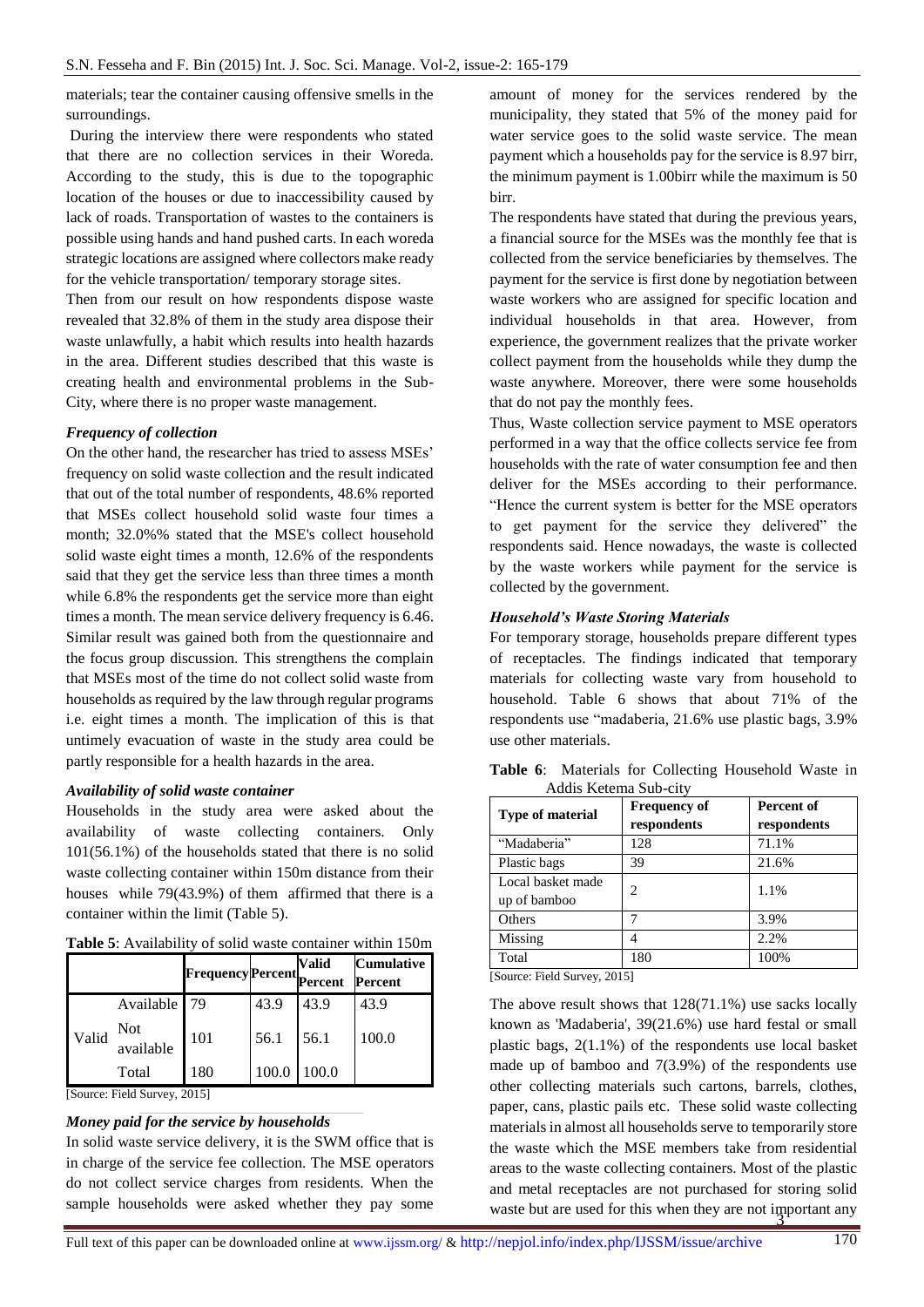more to serve what they are bought for initially. In most cases the storage receptacles are inappropriate with no lids, and the waste is dispersed off the containers by chickens and other domestic animals. This becomes the source of unpleasant view and smell resulting in a favorable condition for fly breeding which can transmit various diseases.

## *Public participation in SWM activities*

The households and commercial units were asked whether the woreda's SWM office activity was participatory or not. Among the respondents 110(57.6%) replied as the office is participatory while the remaining 81(42.4%) answered it is not participatory. This reflects that the effort of the office to incorporate the public and other stakeholders in planning and implementation is weak. It is one of the indications of lack of good governance (Table 7).

|              |       | <b>Frequency Percent</b> |       | <b>Valid</b><br>Percent | <b>Cumulative</b><br>Percent |
|--------------|-------|--------------------------|-------|-------------------------|------------------------------|
|              | Yes   | 110                      | 57.0  | 57.6                    | 57.6                         |
| Valid        | No    | 81                       | 42.0  | 42.4                    | 100.0                        |
|              | Total | 191                      | 99.0  | 100.0                   |                              |
| Missing 9999 |       | 12                       | 1.0   |                         |                              |
| Total        |       | 193                      | 100.0 |                         |                              |

Table 7: Participation of the public on SWM

[Source: Field Survey, 2015]

# *Ways through which the public is involved in SWM activities*

Some of the ways respondents are being participated are: through providing payment for the service, through participating in general environmental sanitation campaign, in individual cleaning of surroundings, through participating in awareness creation programs about the impacts of improper solid waste disposal.

# *Regular monitoring of solid waste malpractices by SWM office:*

The question is "Are there regular monitoring and Evaluation exercises being carried by households' and commercial premises in disposal of wastes illegally"? The result is 110(57.6%) replied there is no regular monitoring while 81(42.4%) responded there is regular monitoring. We can see from the result that a large number of respondents (76.7%) replied that the monitoring takes place 4 and less than four times per month which shows there is loosen monitoring of solid waste handling of households according to this study.

# *Frequency of monitoring per month*

Those respondents who agree the existence of regular monitoring were also asked, how many times per month the inspectors monitor improper solid waste handling? 26.0% of them said once per month, 20.5% said twice per month, 16.8% 3 times, 23.3% said 4 times and 9.6% said it is 8 times per month.

#### *Measures taken on illegal solid waste practices*

Whether or not penalty is being given to outlawing community member was also asked. The response showed that 39.1% of the respondents agree that there is punishment while 58.7% of the respondents stated there is no punishment taken on individual who dispose waste in unauthorized place. Previously, let alone the penalty, even system for inspection was nonexistent. These days monitoring is rarely accessible and monetary penalty for improper SWM is given and the amount is birr 10.00 to 1000.00 Birr in most instances. The punishment is determined in social courts according to SWM proclamation article 13/1996.

However, despite the presence of regulatory provisions aimed at controlling solid waste handling, improper discarding is not fully avoided. The respondents also point out that the punishment rate is small in amount. Some people preferred to dump waste anywhere instead of providing to MSE members or taking it to the collection containers.

## *Source of income of the SWM office*

Respondents from SW office were asked "what is the source of their income for the woreda and sub city particularly for SWM operation activities? 98.3% of the respondents stated that the sub city runs the delivery of the service through the annual budget allocated by Addis Abba City Administration (AACA) while 6.3% replied the source of income is from service fees collected from the public (AACA, 2010). Higher officials were interviewed the amount of the budget and they replied "it is 8,471,470.00 Birr per year". However they said auditors do evaluate the utilization of the allocated budget regularly. Also it was mentioned that "the SWM office reviews its annual budget and submit an additional request ranging from 5 to 10 percent". The reason for the increment they mentioned was solid waste generation increases from time to time with the increase in the number of population.

#### *Service Years of Street sweepers and MSE operators*

Wastes along the roads are cleaned by the sweepers operating with brooms, collect waste and keep them in small heaps in temporary transfer sites. There are no permanent transfer stations prepared for this purpose but public areas, close to bus stands, temples, etc., which are accessible by the trailers, are used for this purpose. The storage bins used in the Sub-City are not standardized bins, not regularly repaired when doors are broken and they are located only on main roads with the assumption that those roads are the popular ones. Respondent were asked for how long they have been involved in SWM activities. The result is, the mean service years of MSE operators and street sweepers was 9.48 years, the minimum years of service year was 1 while the maximum was 24. In addition, 42.4% of them have served for less than 5 years, 24.2 for 5 to 10 years and 33.3% served for above 10 years (Table 8).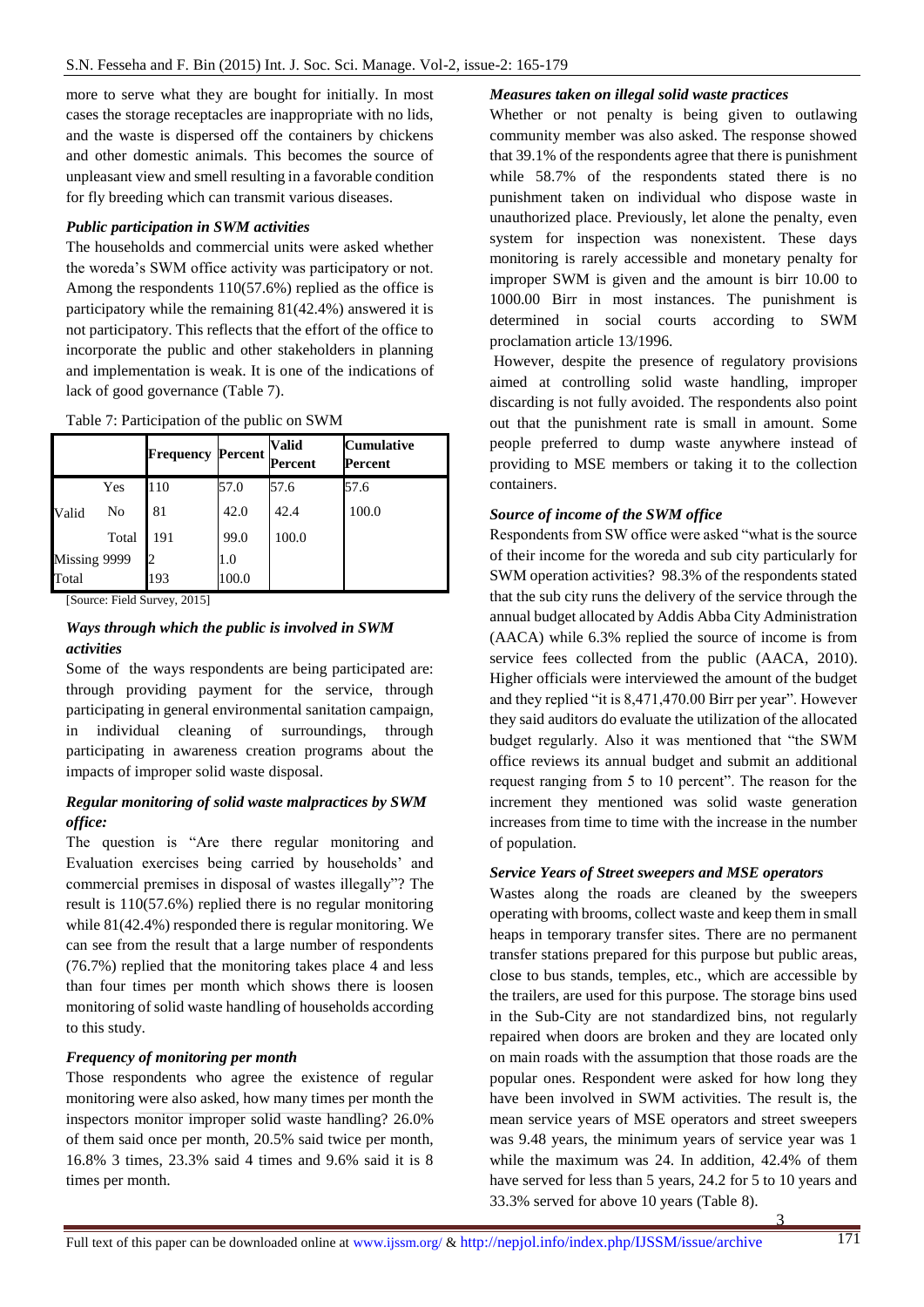|       |                      | <b>Frequency Percent</b> |       | <b>Valid</b> | <b>Cumulative</b> |
|-------|----------------------|--------------------------|-------|--------------|-------------------|
|       |                      |                          |       | Percent      | Percent           |
|       | Less than<br>5 years | 14                       | 42.4  | 42.4         | 42.4              |
| Valid | $5 -$<br>10<br>years | 8                        | 24.2  | 24.2         | 66.7              |
|       | Above10<br>years     | 11                       | 33.3  | 33.3         | 100.0             |
|       | Total                | 33                       | 100.0 | 100.0        |                   |

**Table 8**: Service Years of Street sweepers and MSE operators

[Source: Field Survey, 2015]

#### *Working hour of MSE operators and street sweepers*

Both the MSE operators and street sweepers were asked for how long they give the service per day. The result show that 39.4% of the respondents work for 2 to 4 hours per day, 15.2% work for 4 to 8 hours and 45.5% work for above 8 hours (Table 9).

**Table 9**: Duration of service provision per day

|       |                  | <b>Frequency Percent</b> |       | Valid<br>Percent | <b>Cumulative</b><br>Percent |
|-------|------------------|--------------------------|-------|------------------|------------------------------|
|       | $2 - 4$<br>hours | 13                       | 39.4  | 39.4             | 39.4                         |
| Valid | $4 - 8$<br>hours | 5                        | 15.2  | 15.2             | 54.5                         |
|       | Above<br>8 hours | 15                       | 45.5  | 45.5             | 100.0                        |
|       | Total            | 33                       | 100.0 | 100.0            |                              |

[Source: Field Survey, 2015]

From FGD and interview the researcher has identified as working hours of the street sweepers is divided into two shifts. The first shift is from 6:00AM to 12:00AM while the second shift is from 12:00AM to 6:00PM. However, the street sweepers working around "merca to" said that there is only one shift, they normally start work at 4 a.m. and finishes at around 9 a.m. in order to finish up their job before the traffic gets congested. There is some variation regarding the working hours of the employees, because the waste generation frequency of the area made the working hours longer. This implies employees working hours are dependent on the waste generating capacity of the area. Moreover, the working hour of MSE fluctuate and depends on the availability of transporting vehicle.

#### *Money earned by MSE operators and street sweepers*

The MSE operators and street sweepers were asked how much they earn per month. The result showed that; the mean income of MSE operators was 761.90 Birr, the maximum salary was 900.00Birr while the minimum was 600.00 Birr. Whereas, the mean income of the street sweepers was 917.75 Birr, the maximum income was 1,170.00 birr and the minimum income was 817.00 Birr.

# *Satisfaction of MSE operators and street sweepers with their income*

Both MSE operators and street sweepers were requested to express their attitude whether the income they earn was sufficient to support their family or not. About 90.5% of MSE operators and 100% street sweepers were not satisfied with their income (Table 10).

| Table 10: Income of MSE operators and street sweepers per |  |
|-----------------------------------------------------------|--|
| month                                                     |  |

|                           | Mininum | Ĕ<br>=<br>Maxim | Mean     | Satisfied<br>$\frac{(9/6)}{2}$ | Not<br>Satisfied<br>(%) |
|---------------------------|---------|-----------------|----------|--------------------------------|-------------------------|
| <b>Street</b><br>sweepers | 817.00  | 1,170.00        | 917.7500 | 0%                             | 100%                    |
| <b>MSE</b><br>operators   | 600.00  | 900.00          | 761.9048 | 9.5%                           | 90.5%                   |

[Source: Field Survey, 2015]

Hence, low wage payment of the workers may reduce their working ethics and moral which in turn has a negative impact on sustainable waste management. In addition they have stated as their salary is not being paid on time rather on 45th and above days. This is an indication that MSE participants and street sweepers cannot support their lives properly from the incomes they derive. The interview result has shown that most of the participants were unemployed, street men and immigrants who were suffering from poverty before they join the solid waste activity.

# *Commercial area Societies' Characteristic on the current Situation of SWM*

The results on the common ways of solid waste discarding from the commercial establishments shows that 69% of the respondents answered that privately employed waste collectors take it, 23.1% throw on open spaces or on the street and 7.7% respondents answered other methods. Table 11 gives its summary.

|       |                                                     | <b>FrequencyPercent</b> |       | Valid | <b>Cumulative</b><br><b>Percent</b> Percent |
|-------|-----------------------------------------------------|-------------------------|-------|-------|---------------------------------------------|
|       | Throw it<br>on an open<br>space or on<br>the street | 3                       | 23.1  | 23.1  | 23.1                                        |
| Valid | Waste<br>collectors<br>take it                      | 9                       | 69.2  | 69.2  | 92.3                                        |
|       | Other                                               |                         | 7.7   | 7.7   | 100.0                                       |
|       | Total                                               | 13                      | 100.0 | 100.0 |                                             |

**Table 11**: Ways of discarding solid waste in commercial areas

[Source: Field Survey, 2015]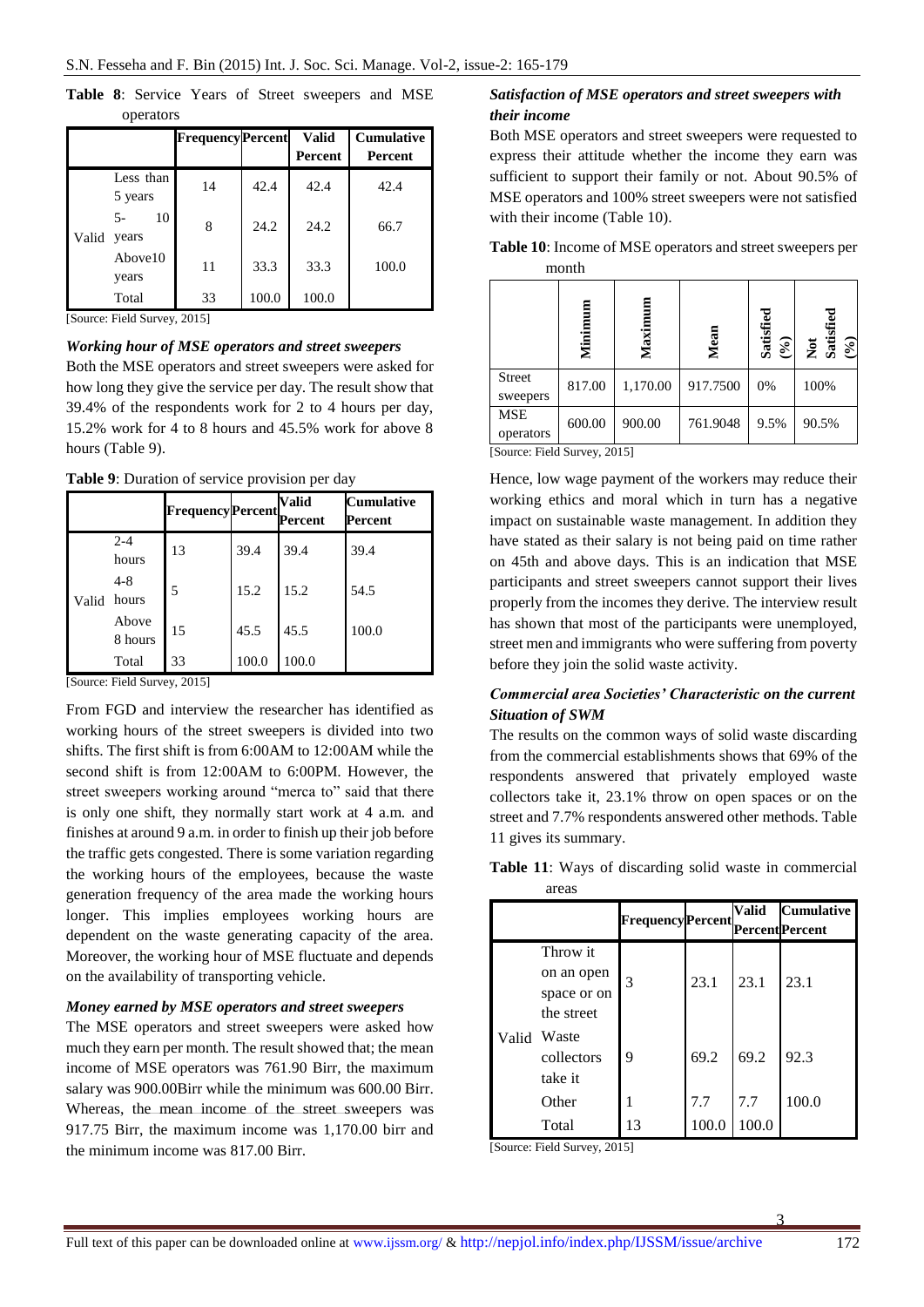# *Reasons for using the current ways of discarding solid waste*

They were also asked to explain the reasons "what prompted them to make an option of choosing previously mentioned means of disposing"? They answered "It's due to easy availability of private waste collectors such as night guards and cleaners whose payments are negotiable". ( Not known by authorities).

## *Ways of storing solid waste*

The study discovered some of the ways of storing of the wastes. Respondents have stated that the most common materials used to store wastes temporarily were plastic materials. This could be due to a result of easy availability of plastic bags and containers which are highly introduced in the market. This can also be partly explained by the provision of plastic bags by the private solid waste collectors.

# *Money paid by commercial area respondents for the service*

Respondents were also asked how much money they spend to get the service. The result shows that the minimum payment was 10.00 birr, the maximum was 25 birr and the mean payment of the commercial establishments was 16.15 birr per month which is relatively higher than the mean payment by households which was 8.97. This shows individually employed collectors require more money than MSEs.

# *Frequency of collection by MSE*

The respondents were asked the frequency of solid waste collection. Above 70.2% of the respondents get the service eight times and above per month while about 30.8% get the service 4 and less than four times (Table 12).

|         |       | <b>Frequency</b> Percent |       | <b>Valid</b><br>Percent | <b>Cumulative</b><br>Percent |
|---------|-------|--------------------------|-------|-------------------------|------------------------------|
|         |       |                          | 7.7   | 7.7                     | 7.7                          |
|         | 2     |                          | 7.7   | 7.7                     | 15.4                         |
|         | 4     | 2                        | 15.4  | 15.4                    | 30.8                         |
| Valid 8 |       | 3                        | 23.1  | 23.1                    | 53.8                         |
|         | 10    |                          | 7.7   | 7.7                     | 61.5                         |
|         | 30    | 5                        | 38.5  | 38.5                    | 100.0                        |
|         | Total | 13                       | 100.0 | 100.0                   |                              |

| Table 12: Waste collection rate per month |  |
|-------------------------------------------|--|
|-------------------------------------------|--|

[Source: Field Survey, 2015]

The finding shows that, the frequency of waste collection by individually employed collectors is quite better than the MSE's frequency of collection. This shows the service being provided by individual collectors is efficient though it slightly more costly.

# *Availability of containers*

Among the respondents, 35.8% answered there is a waste collection container around a nearby commercial establishment within 150m while 61.5% of respondents said

there is no container within the bound. The result of availability of container within 150m area show, the scarcity of the containers in commercial area is higher than residential area by 5.5%. Location of containers has direct impact on SWM service. Of course there are different distances required for the placement of containers. But, placement of containers 150 meters away from residential areas is usually recommended by the municipality and the nearest container and the more the chance of using the service (regardless of its negative impact on health), and vice versa.

An observation made on the discarding of waste in merkato area showed that solid waste that is collected is higher on Mondays. The reason for this is that, since there is a large road-side market on the merkato on Sundays, the left over from the sales of commodities and plastics, cardboard, residue of 'Chat' etc would be a challenging heap of rubbish. The commercial area "Mercato" typically has a large number of stalls placed closely together. The stalls face narrow passages that are usually thronged with pedestrians and littered with wastes. Generally, sweepers brought the wastes from the passages to a central storage point which typically is a large pile on the ground which stay sometimes for days without being picked. From time to time, waste collection vehicle collects and disposes the piles of waste.

# *Knowledge level of respondents about SWM*

Respondents were asked about their knowledge level about SWM. The result shows 90(37.2%) of respondents have very good knowledge on SWM, 116(47.9% good knowledge level, 26(10.7%) have poor knowledge level and 10(4.1%) have very poor knowledge level (Figure 2).



**Fig. 2**: Knowledge Level of Respondents about SWM [Source: Field Survey, 2015]

When we see the relationship of knowledge of respondents and ways of solid waste discarding, the Chi squire test indicated that respondents having better level of knowledge about SWM uses appropriate ways such as providing the waste to MSE operators or taking to the containers by themselves while those with unsatisfactory knowledge use other means such as throwing in an open space and into the nearby river (Table 13).

knowledge is not the main cause of the problem of SWM in The result shows that about 85% of the respondents have better understanding about SWM, but there is still improper solid waste handling. So, we can understand that lack of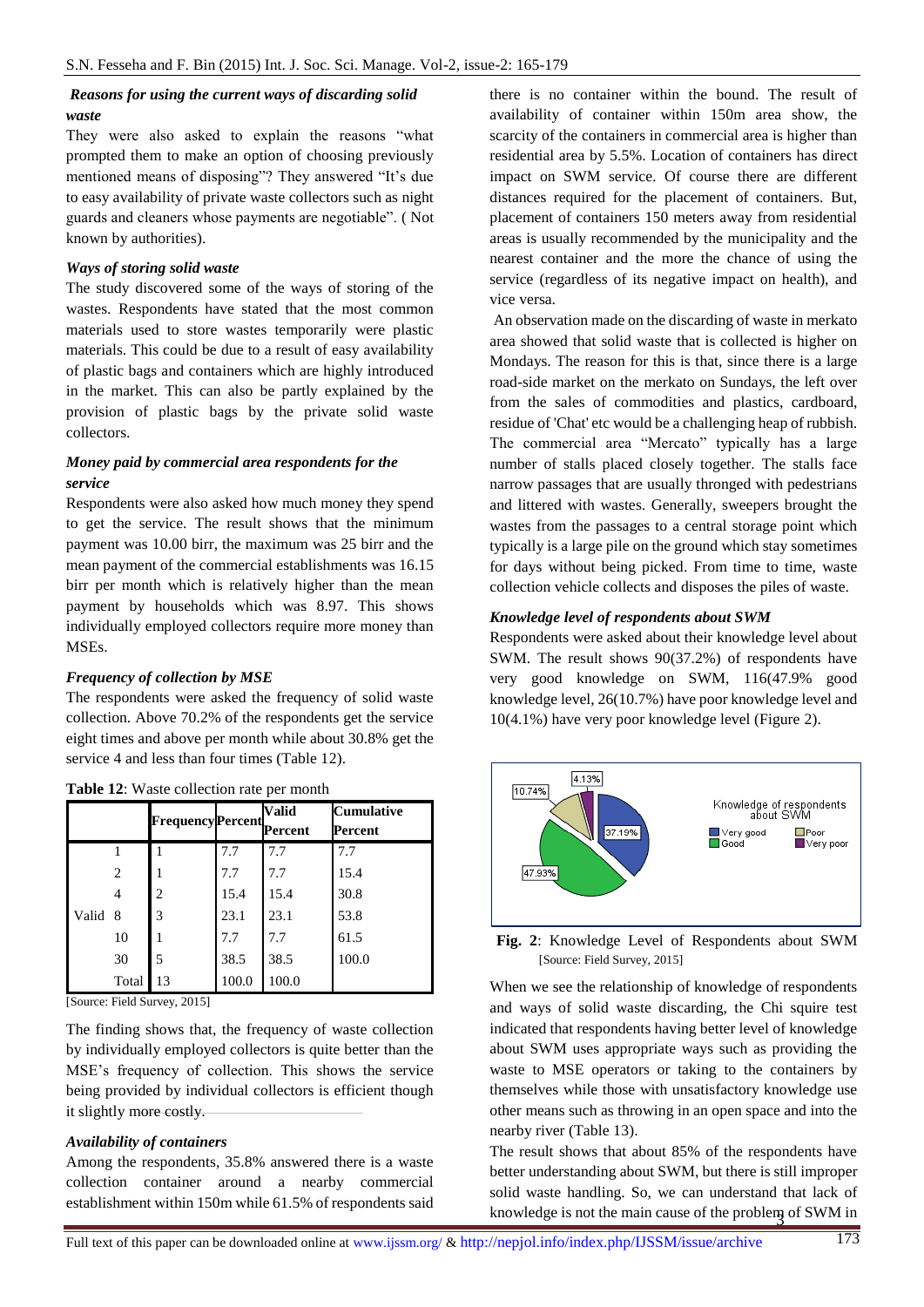the sub city, but there is lack of attitudinal change. There is a considerable number of individuals that deliberately dump their solid waste near the containers (Plate 3, annex 3). During FGD participants have mentioned attitudinal problem of the society in SWM. They said the public either do not properly handle its waste by itself or assist or cooperate with SWM.

|  |                     |  | Table 13. Cross tabulation of Ways of discarding by |  |
|--|---------------------|--|-----------------------------------------------------|--|
|  | Knowledge about SWM |  |                                                     |  |

|                       |                                                                    | Knowledge of<br>respondents about<br><b>SWM</b>        | <b>Total</b> |          |                |          |  |
|-----------------------|--------------------------------------------------------------------|--------------------------------------------------------|--------------|----------|----------------|----------|--|
|                       |                                                                    | Very<br><b>Very</b><br><b>GoodPoor</b><br>good<br>poor |              |          |                |          |  |
|                       | Discarding in hole<br>around the house<br>or burn                  | 3                                                      | 5            | 3        | 3              | 14       |  |
| Ways of<br>discarding | Throw it on open<br>space or street                                | $\theta$                                               | 2            | $\Omega$ | $\Omega$       | 2        |  |
|                       | Throw it into<br>nearby river                                      | 3                                                      | 2            | 0        | $\overline{0}$ | 5        |  |
| solid<br>waste        | Take it to nearby<br>secondary storage<br>receptacle or<br>"Genda" | 19                                                     | 10           | 3        | 1              | 33       |  |
|                       | Waste collectors<br>take it                                        | 44                                                     | 66           | 9        | 2              | 121      |  |
| Total                 | Others                                                             | 3<br>72                                                | 1<br>86      | 1<br>16  | $\Omega$<br>6  | 5<br>180 |  |

[Source: Own made, 2015]

#### *Impacts of improper solid waste handling on the public*

The impacts of improper solid waste handling was also asked and the result, among the respondents was 208(87.8%) of them know the impacts while 29(12.2%) of them do not know. This shows knowledge level determines knowing the consequences of improper solid waste handling and this result has also confirmed the above mentioned knowledge level of participants.

Respondents who know the impacts of improper solid waste disposal were also asked to mention some of the impacts. The response stated the following "transmission of communicable and vector borne diseases due to it creates favorable ground for breeding insects, emits unpleasant odor, contribution of accumulated garbage to the increase in floods in blocking drainage system during the rainy season and block sewerage pipes at household level, children mainly affected by various diseases, contaminate the environment, garbage thrown on open areas and along roads are awful for eye and reduce the aesthetic value of green areas, sharp objects thrown with the waste will result injury specially for children and waste collectors, the environment become unfavorable for residence and work etc".

*Availability of awareness creation programs about SWM* The question about availability of awareness creation about SWM was raised for all participants except SWM office

workers. From the table 14 we can see that 93(41.3%) replied there is awareness creation while 132(58.7%) respondent said there in no awareness creation taking place by the SWM office professionals. But, as it is mentioned above 85% the respondents have better knowledge on SWM. Thus, we can understand from this result that the respondents are not gaining knowledge only from the office but also they are acquiring knowledge from different sources

|             |                | <b>Frequen</b><br>cy | Perce<br>nt | <b>Valid</b><br>Perce<br>nt | <b>Cumulati</b><br>ve<br><b>Percent</b> |
|-------------|----------------|----------------------|-------------|-----------------------------|-----------------------------------------|
|             | Yes            | 93                   | 38.4        | 41.3                        | 41.3                                    |
| Valid       | N <sub>0</sub> | 132                  | 54.5        | 58.7                        | 100.0                                   |
|             | Total          | 225                  | 93.0        | 100.0                       |                                         |
|             | 11             |                      | .4          |                             |                                         |
| Missin<br>g | Syste<br>m     | 16                   | 6.6         |                             |                                         |
|             | Total          | 17                   | 7.0         |                             |                                         |
| Total       |                | 242                  | 100.0       |                             |                                         |

**Table 14**: Awareness creation about SWM

[Source: Field Survey, 2015]

# *Knowledge of respondents about Legal prohibition of improper solid waste handling*

The knowledge about legal prohibition of improper handling of solid waste is also asked. 153(80.5%) of households and commercial area society knew as it is legally prohibited while 37(19.5%) of them did not know as it is legally prohibited (Table 15). This result shows that, most respondents who are improperly handling solid waste are doing it due to ignorance or intentionally or due to the loose procedures of monitoring by responsible body.

**Table 15**: knowledge about legal prohibition of throwing waste on open spaces

| $-1.0$  |               |                  |         |              |                                               |  |
|---------|---------------|------------------|---------|--------------|-----------------------------------------------|--|
|         |               | <b>Frequency</b> | Percent | <b>Valid</b> | <b>Cumulative</b><br><b>Percent   Percent</b> |  |
|         | Yes           | 153              | 63.2    | 80.5         | 80.5                                          |  |
| Valid   | No            | 37               | 15.3    | 19.5         | 100.0                                         |  |
|         | Total         | 190              | 78.5    | 100.0        |                                               |  |
| Missing | Missing<br>33 | 3                | 1.2     |              |                                               |  |
|         |               |                  |         |              |                                               |  |

[Source: Field Survey, 2015]

# *Reducing, Reusing and Recycling*

from individuals locally called as "Lewach". A portion of In the questionnaire, the households were asked a question about separation of different types of wastes in their respective nature i.e sorting. Most of the respondents said that they separate some items from the waste such as metal, old water container jar , plastic made containers of food oils to sell to individuals locally known as" Koralio". Moreover these respondents said old cloths and old shoes are not discarded as waste, but exchanged with kitchen utensils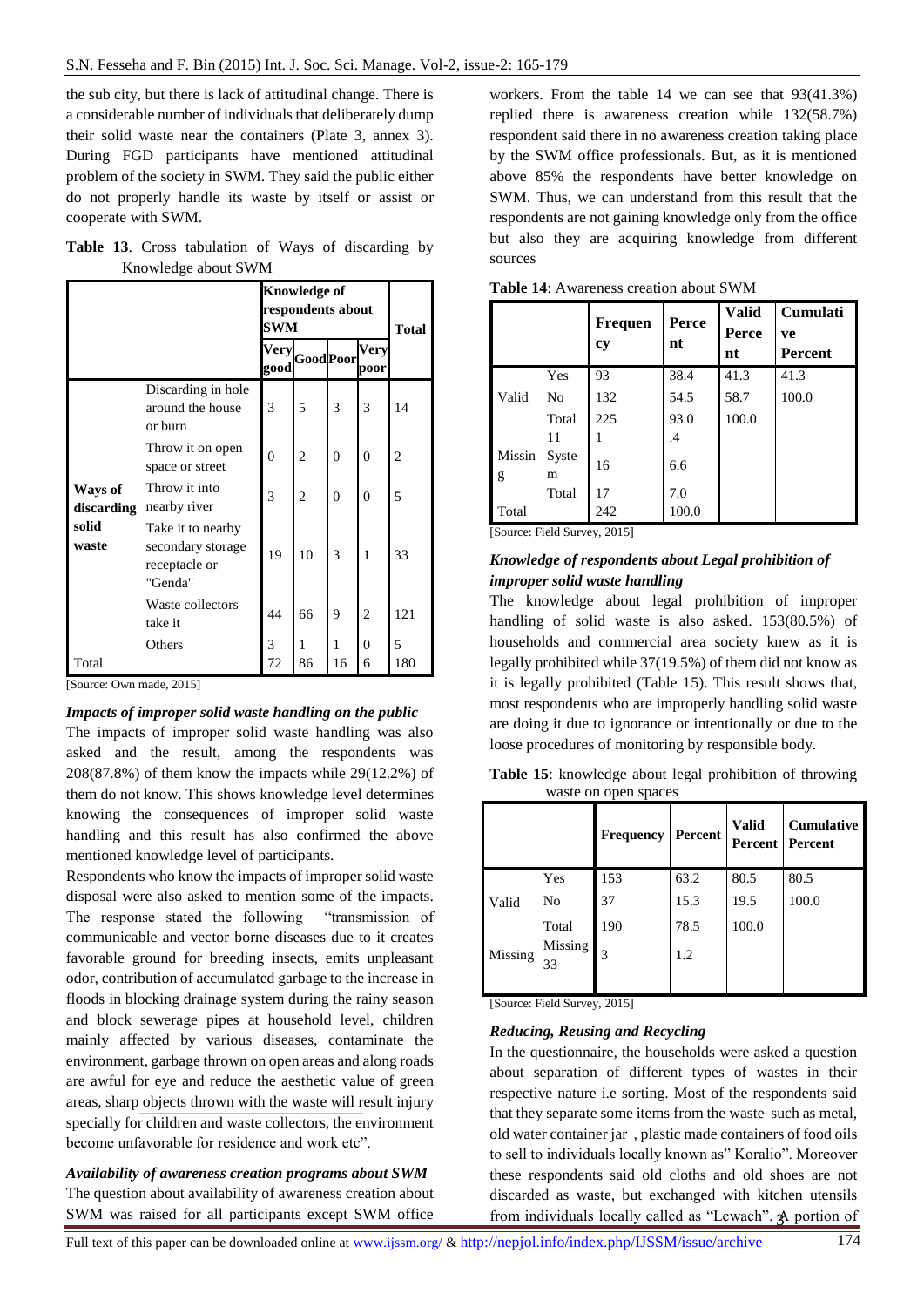the respondents said that they don't separate waste at the household level. In few households, organic wastes like plant origin were sorted for the purpose of reusing in their gardens and as fuel after the waste gets dried. The commercial area respondents were also asked how waste containing reusable items is sorted. The result shows that there was no any sorting by the respondents, rather they said there are individuals who collect plastic materials and carton from the waste.

The study result indicates that there is practice of waste reduction and reuse for different purposes like can, used plastic containers of water and oil for sale, old cloths and shoe for exchange, plant origin waste for fuel and recycled by composting etc. However, the practice of reusing and recycling waste is not well practiced among the respondents except exchanging materials producing immediate values. So, it has be a habit for proper and sustainable SWM.

Households were asked whether they practice composting for their own use or not. The result shows that, households practicing composting were 7(4.0%) which is very few while those respondents who were not practicing were 167(96%) (Table 16). Respondents who were not practicing compost were also asked to mention the reason of not practicing. Most of the respondents replied shortage of composting land, lack of knowledge about compost preparation etc.

**Table 16**: Preparing compost in the compound

|         |        | <b>Frequency Percent</b> |       | <b>Valid</b><br>Percent | <b>Cumulative</b><br>Percent |
|---------|--------|--------------------------|-------|-------------------------|------------------------------|
|         | Yes    | 7                        | 2.9   | 4.0                     | 4.0                          |
| Valid   | No     | 167                      | 69.0  | 96.0                    | 100.0                        |
|         | Total  | 174                      | 71.9  | 100.0                   |                              |
|         | 66     | 6                        | 2.5   |                         |                              |
| Missing | System | 62                       | 25.6  |                         |                              |
|         | Total  | 68                       | 28.1  |                         |                              |
| Total   |        | 242                      | 100.0 |                         |                              |

[Source: Field Survey, 2015]

The MSE operators and street sweepers were asked for a selection of reusable items from the waste they collect. Among the respondents 63.6% answered they do not separate reusable items while 36.4 of them said they separate reusable items (Table 16). Those MSE operators who are practicing separation of reusable items replied during interview, that they separate valuable items such as metal, plastic materials, shoes etc and store in the enterprise's office then sell to recyclers and small industries. The interviewees have said the income from the reusable items is used to buy push carts, repairing of non-

functional ones and for saving. The researcher has observed the activity during field observation.

|          |          | <b>Frequency</b> Percent |       | <b>Valid</b><br>Percent | <b>Cumulative</b><br>Percent |
|----------|----------|--------------------------|-------|-------------------------|------------------------------|
|          | Yes      | 12                       | 36.4  | 36.4                    | 36.4                         |
| Valid No |          | 21                       | 63.6  | 63.6                    | 100.0                        |
|          | Total 33 |                          | 100.0 | 100.0                   |                              |

**Table 17**: Selection of reusable items from the waste

[Source: Field Survey, 2015]

The interview made with SWM office professionals confirmed that there is no recovery and processing of solid waste for a reuse of the wastes except the selection of water containers locally known as "highland" to sell for reusing. Although there are some hopeful efforts, the result showed that currently reusable materials are little separated by MSE operators and street sweepers too. During the FGD, participants have mentioned shortage of machinery and problem of land provision and other constraints as reasons for not practicing compost processing and recycling of wastes. Hence, the study identified that almost all solid waste generated in households is disposed together i.e. there is less sorting habit of organic waste at the household level.

#### *The existence of SWM problem in the sub city Problem*

Respondents were asked whether there is SWM problem in the sub city or not. From the result it is found that about 193(80%) of the respondents replied there is SWM problem in the sub city while 49(20%) of them answered they are satisfied with the existing service delivery. The result shows the service delivery is enclosed with different barriers. This suggests that there is need to increase/improve the level of facilities and human resources in the Waste Management activities to ensure sustainable SWM in the sub city.

#### *Shortcomings of the existing practice*

Respondents were further interrogated to state their primary concerns with current practice of waste management in their community. The main problems identified in order of priority are: negative attitude of the community towards the work(25.3%), containers are not picked-up on time(23.2%), shortage and inappropriate containers and transportation vehicles(16.2%), lack of coordination and mismanagement(13.1%), lack of initiative and working moral within the employees (6.1%), shortage of finance(5.1%), lack of trained man power in the SWM office and MISS(3.0%) and lack of commitment among the leaders(1.5%) (Table 18).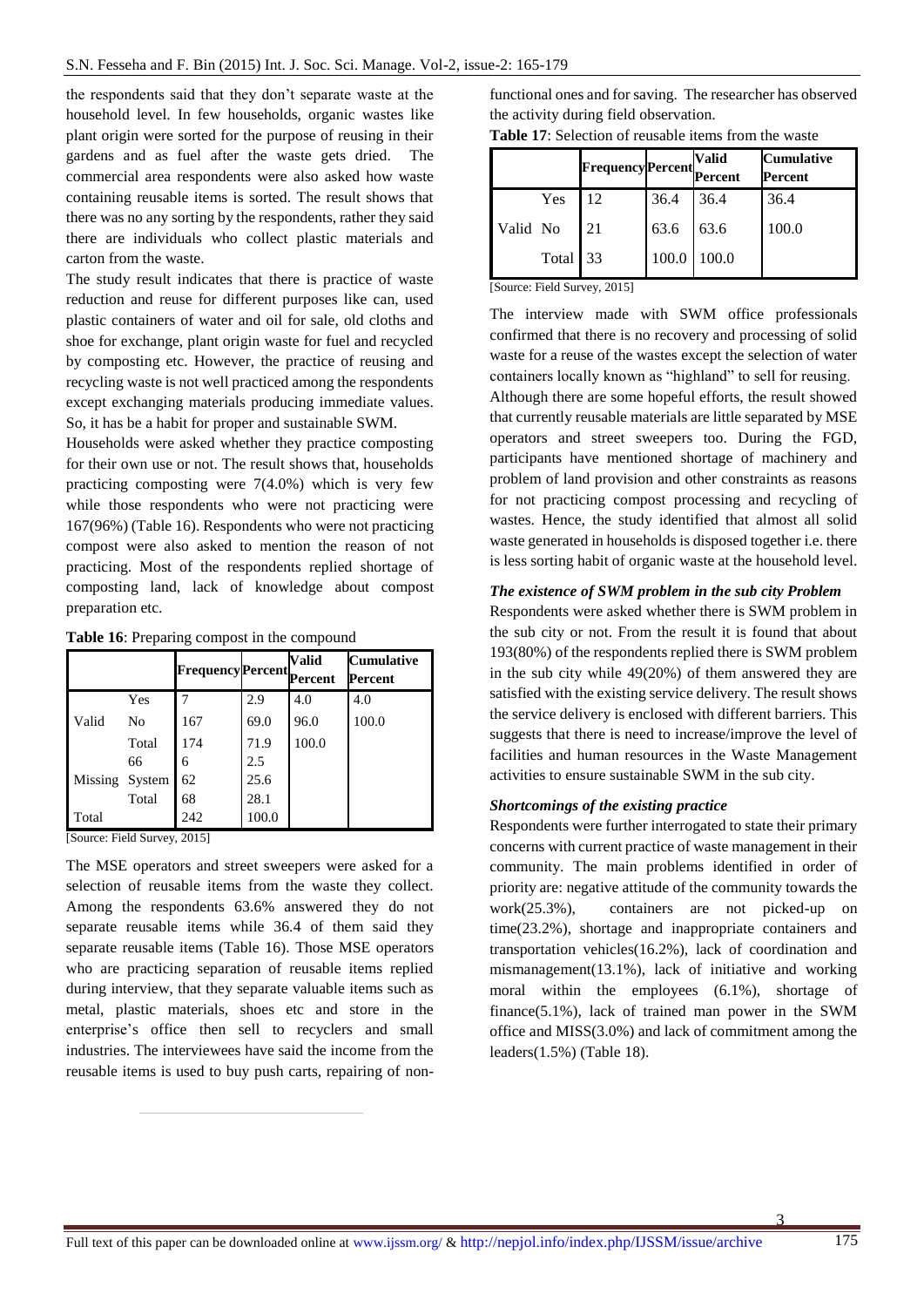|         |                                                                    | <b>Frequency</b> | Percent | <b>Valid Percent</b> | <b>Cumulative</b><br>Percent |
|---------|--------------------------------------------------------------------|------------------|---------|----------------------|------------------------------|
|         | Negative attitude of the community towards the work and<br>workers | 50               | 20.7    | 25.3                 | 25.3                         |
|         | Containers are not picked on time                                  | 46               | 19.0    | 23.2                 | 48.5                         |
|         | shortage and inappropriate containers and vehicles                 | 32               | 13.2    | 16.2                 | 64.6                         |
|         | Lack of coordination and mismanagement                             | 26               | 10.7    | 13.1                 | 77.8                         |
|         | Lack of initiative and moral of employees                          | 12               | 5.0     | 6.1                  | 83.8                         |
| Valid   | Others                                                             | 12               | 5.0     | 6.1                  | 89.9                         |
|         | Shortage of finance                                                | 10               | 4.1     | 5.1                  | 94.9                         |
|         | Lack of trained man power in the SWM office and MSE                |                  | 2.5     | 3.0                  | 98.0                         |
|         | Lack of commitment among the leaders                               |                  | 1.2     | 1.5                  | 99.5                         |
|         | SWM proclamation problem                                           |                  | .4      | .5                   | 100.0                        |
|         | Total                                                              | 198              | 81.8    | 100.0                |                              |
|         | System                                                             | 38               | 15.7    |                      |                              |
| Missing | 666                                                                |                  | 2.5     |                      |                              |
|         | Total                                                              | 44               | 18.2    |                      |                              |
| Total   |                                                                    | 242              | 100.0   |                      |                              |

#### **Table 18**: Shortcomings of SWM service delivery

[Source: Field Survey, 2015]

During FGD some respondents blame insufficiency of inspection on the condition of waste handling, loose management action for punishment, lack of accountability by the SWM office, community member and poor encouragement of MSE by officials and the society. Lack of attitudinal change by the society was also given attention during discussions. They said "although the society knows the consequences of improper solid waste handling most members of the society is careless on handling waste properly, we are being insulted due to our job".

In the light of the discussion made with the SWM workers, experiences of solid SWM have shown that service provision was influenced by many of the constraints. One of the factors that affect the service delivery was vehicle problem i.e containers did not get emptied regularly. The operators collect waste door to door and fill the containers located at the temporary storage areas. The vehicle takes only one container per day, however the wastes generated from the specific area that MSE working at was beyond what it was disposed by the vehicle. Amazingly, according to the head of the MSE operators, if the containers were emptied frequently, they were able and willing to collect the generated waste and their income is also determined by the number of containers they provide for disposing. Moreover the vehicles will not take the waste for days; therefore unless the filled containers are not emptied regularly, MSE operators could not collect waste efficiently. The irregularity of waste removal from the containers in turn was affecting the health of the nearby community and the surrounding environment.

Problem of temporary storage site for the collected waste was also raised during FGD. Wastes are found scattered in the nearby areas of temporary dumping sites and transfer stations because of shortage of the sites, the respondents stated. Inadequate and unsustainable training for the street

sweepers, MSE operators and office workers who are engaged in solid waste related activity might contribute for inefficient SWM and low health protection of the workers in the study areas. The MSE operators and street sweepers in study area generally confirmed that lack of working tools and finance were their major problems for the progress of the enterprises. Shortage of finance was the core of the problem in both study areas. This is because the availability of capital means the availability of working tools like pushcarts, vehicles and other hygiene protecting materials. Legal framework was not mentioned by many respondents as a main problem in the study areas. It was indicated that the municipality has issued a solid waste policy and procedure. The legal framework provided by the city administration was not found as such problematic. This is because the new guideline allows all enterprises to engage in solid waste activity. As it is discussed in the coming pages, most of the respondents have preferred MSEs' provision of the service, which is hoped to be the reason of the respondents not to contradict the regulation. The guideline was also challenged by some of the interviewees, and they have mentioned as it is contrary to opencompetition.

available in the market. Because of these two reasons, the Workers of SWM office at sub city level were asked about the problem of emptying filled containers. The reasons for the problem of low trip rate according to the sub city SWM office worker are: delayed dumping at the disposal site (at Repi), traffic problem, lack of commitment of drivers and shortage of vehicles. Out of 17 vehicles at sub city level, two of them were in garage for more than two months. That was also why wastes that were collected could not be timely disposed off. The reason why vehicles stay for such a long period of time in garages was the fact that the trucks have served for so many years and spare parts were not easily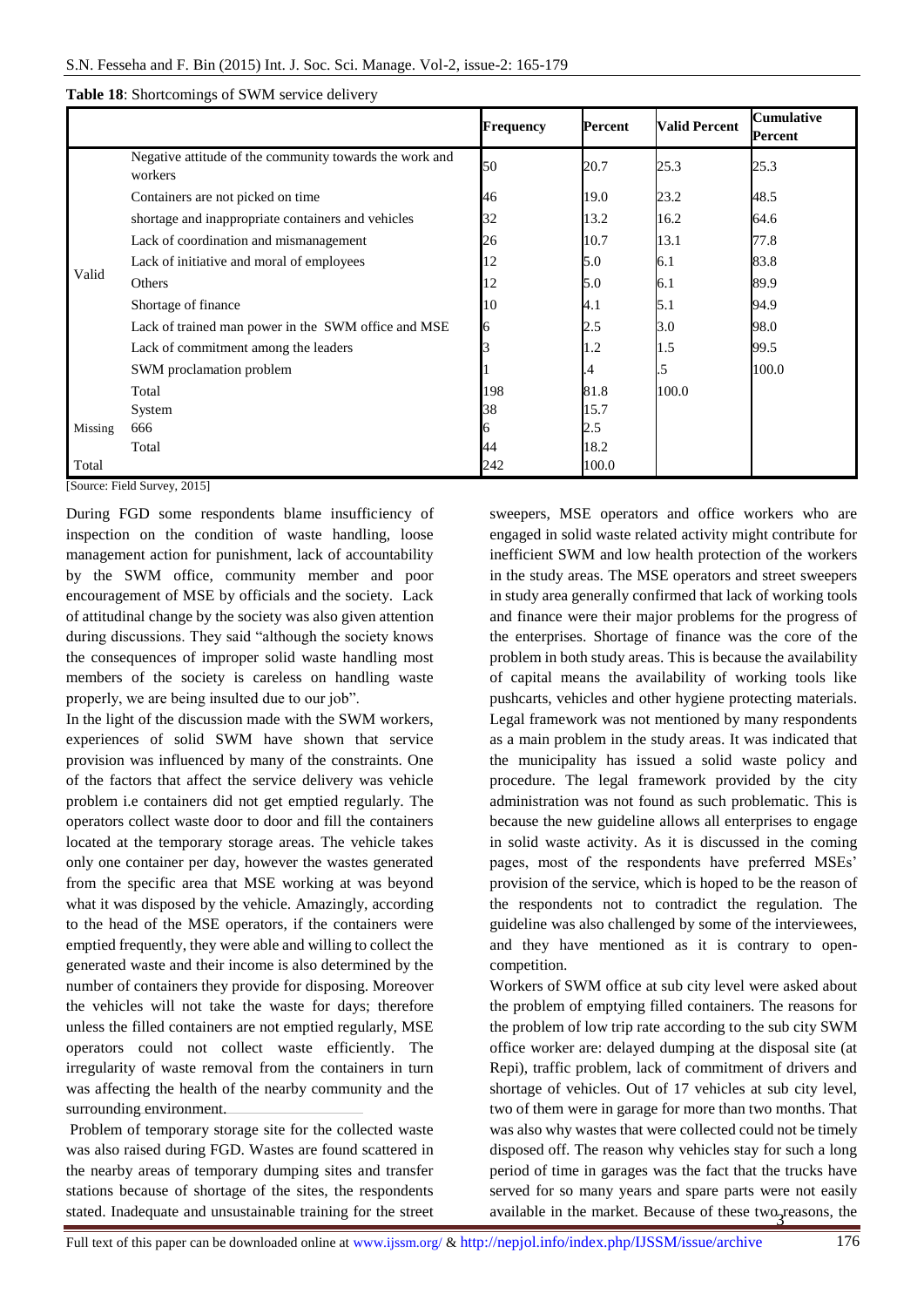transportation service could not be under operation as expected, the worker stated.

#### *Accountability of SWM office for Poor Service Delivery*

Households and commercial area society were asked about the existence of accountability when there is poor solid waste management service delivery by the office. The result shows about 49.7% of the respondents said there is accountability while 48.1% replied there is no accountability. Interview made with the woreda and sub city officials indicated that they blame the residents that complain about the garbage scattered around open areas, near roads and elsewhere and for the bad smell and the health hazards that it pose in the neighborhoods. Those respondents who do not agree the existence of accountability of the office explained their reason as follows. There is poor follow up, lack of awareness creation effort, there is lack of punishing malpractices, poor assessment of the relationship between the public and waste collectors, absence of feedback seeking and absence of response for complains.

#### *Evaluation of quality of SWM service delivery*

When asked to evaluate the SWM service delivered by the Sub City solid administration office, only 9.6% household and commercial area respondents said it is very good, 34.0% said it is good, 31.9% has said it is poor and 24.5% said it is very poor (Fig. 3).



**Fig. 3**: Evaluation of quality of service for SWM delivery [Source: Field Survey, 2015]

The result about the evaluation of quality SWM service delivered by the office shows that about 56% of the respondents are not satisfied with services delivery while not less than 44% of the respondents are comfortable with the existing services. Households who were using the services responded during the interview that they had seen improvement of solid wastes in their area. They described the improvement in their surroundings is being prompted by MSEs active role. As expected the majority of respondents were not satisfied with the existing SWM in the sub city. The respondents who felt the current service is far below the standard required.

#### *Summary and Out look*

This paper presented the effectiveness of SWM service is dependent on sustainability of the management of the services. Sustainability in its turn depends on among others, such as planned management services, Institutional and financial capacity of service provider with supporting organizations; choice and use of technology; private sector involvement; and community participation. Provision of effective and sustainable SWM service requires going even further to formulation of specific objectives and implementation of appropriate measures regarding political, institutional, social, financial, economic and technical aspects of the service. This paper is conducted on the governance in solid waste management of Addis Oromia Sub City and it has showed that the problem of ineffective and inefficient SWM has mostly been associated with the governance capacity of the SWM office. The findings for this study mainly indicate that: there is inefficient in waste collection methods adopted, and the coverage of the collection has always been insufficient; there is poor implementation of rules and regulations to bring sustainable SWM; there is poor public and stakeholders' involvement in SWM activities; there is insufficient support of MSE and street sweepers as well as other office workers, capacity building, promotion and etc. Waste management has always been inadequately funded and there has been a problem in recovering costs, including an inappropriate system of disposal of the same products which is being practiced. Although the public has good knowledge level its attitude towards solid waste management needs to be reviewed a fresh.

In this paper, it IS found that the public in the sub city is delivering SWM service full of constraints. some of the shortcomings are: economical constraints, use of open dumps for MSW, illegal dumping of wastes, limited participation of public private partnership in SWM, Inclusion approach is not being observed, clearly there is a large gap between policy and its implementation.

Although there are problems, there are also promising efforts started by the Sub-City, among them, organizing the MSEs mainly for door-to-door waste collection which is relatively more effective was the main one.

3 Poor SWM in the sub city has many implications for lack of Good Governance. The Sub City SWM suffers from acute shortage of skilled manpower and purposeful leadership which lacks personal motivation and therefore could not motivate their employees. It is also evident that human capital development is very low and decision making is not participatory. Solid waste management involves not only SWM offices but also wide range of actors directly or indirectly involved in the service delivery such as: governmental organizations like health offices, Environmental protection offices, CBOs, NGOs and direct service users such as households and different business organizations. However, the result of the study has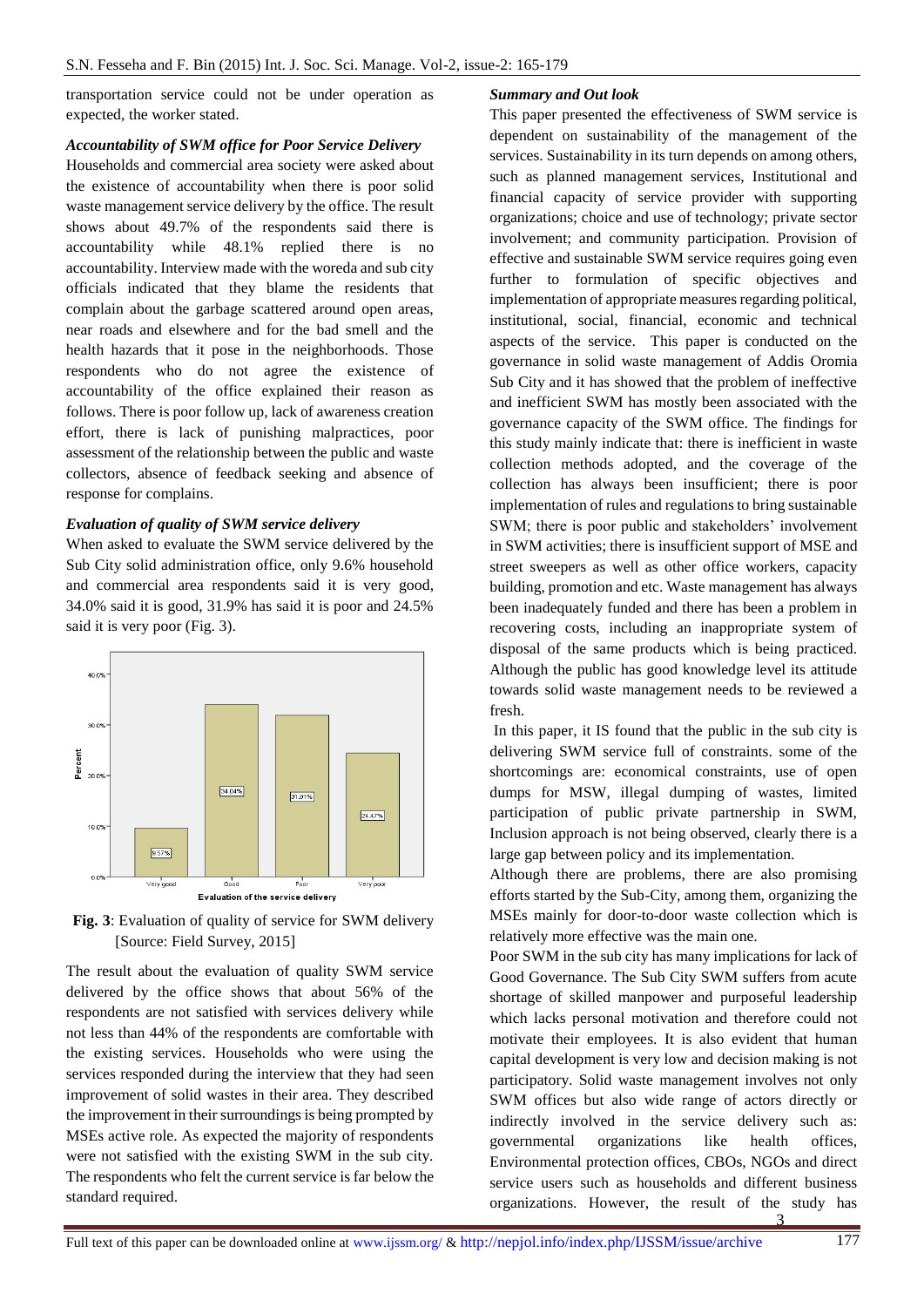indicated that the SWM office has loosen mutual coordination among these sectors. The complexity of the service and the requirement of high level of organizational, technical and managerial capacity makes it difficult to be handled by the sub city single handed. Besides, in some cases, unethical conduct, lack of transparency and failure to deliver standardized service are the indication of SWM of the sub city.

Therefore effective service delivery requires cooperation between numerous stakeholders in both the private and public sectors. For successful operation, it is advisable to integrate stakeholders from the very beginning. Thus, smooth functioning of the service requires the cooperation and coordination among all actors, partners and service users.

Even if there is a SWM regulation which was taken as an important operation, its implementation proved un satisfactory. As wastes were still being seen in the open space, along streets, wastes were blocking the drainage system. Therefore, the researcher requests the SWM officials to increase the rate of monitoring and evaluation. Punishment along the awareness creation efforts from the office .From the result of chi square about the correlation of distance of containers by ways of discarding, it can be concluded that those households that do not use MSE's service and their homes are far away from the containers, illegally disposal of wastes somewhere or discard it within their compound since traveling a long distance is always boring for them. Hence, containers have to be distributed in a way that it can create convenience to all stake holders and the entire population, also the rate of solid waste generation on one hand, and the optimum distance that beneficiaries travel, on the other hand.

Although more cities in the world nowadays are reclaiming the benefits of reusing solid organic waste material through composting, it was not be practiced in the study area (96%). This shows that large amounts of the waste were discarded as it is and recyclable and compostable materials were least separated. Thus MSEs in the study areas are not privileged enough from sorting of usable waste materials. In general, reusing, recycling such as composting, recovery and processing of solid waste in general was not well implemented. Even though, some of the respondents use different mechanisms in SWM, since the majority of the respondents were using and preferred MSEs, the researcher believes that MSEs involvement in SWM has brought improvement to some extent because they are providing door to door collection service with service charge that is affordable by the majority of the households. Thus, current practice i.e. state run and MSEs participate, is the preferable option. But strong follow up and support is crucial.

Lower wage rate was one of the influential factors that affect the activities in waste management. i.e. since solid waste service providers are not paid equal pay for what they perform, this in turn decreases the moral condition of the

workers. Therefore, the sub-city should consider all the factors that affect the service of SWM and give immediate response to the problems.In the sub city, the wastes deposited on the streets create a negative visual impact, particularly on visitors, and thus indirectly affects the economy of the sub city. Only the main roads are swept. Since not all of big roads are paved, a relatively high portion of the Sub-City did not receive street sweeping services and those swept become dirty within a moment. A considerable amount of waste associated with street sweeping is due to inappropriate behavior on the part of the public, such as discarding waste on the street and lack of enough waste bins.

Generally, governance is directly involved in decision and management processes regarding the provision of solid waste services within the Sub City and is an important concept for understanding the underlying reasons for the decisions made and current practices in this regard. Thus, Governance of SWM is about how the service is managed, resources are mobilized and allocated and how the economic interests are handled. The study has identified that SWM service delivery in Addis Oromia Sub City has shortcoming such as: efficiency and effectiveness, managerial and organizational efficiency, accountability, legitimacy and responsiveness of the office are weak. Furthermore, transparent and participatory decision making processes were weak which hinder the office to achieve sustainable results. Accordingly, SWM should be seen not merely as a technical issue, but as a production process affected by the actors involved, and their interactions at various scales.

#### **References**

- AACA (2010) Overview of Addis Ababa City, Solid Waste Management System. Addis Ababa, Ethiopia.
- AASBPDA (2003) Current Status of Dry waste management in Addis Ababa. Addis Ababa, Ethiopia: Unpublished material.
- ATLAS (2011) Ethiopian facilities and service: Central statistical agency and Addis Ababa city administration.. Addis Ababa, Ethiopia.
- FDRE (2007) Solid Waste Management Proclamation, Proclamation No. 513/2007, Article: 9/6. Addis Ababa, Ethiopia:
- Getachew (2006) Industrial Waste Management Practices In Addis Ababa, A Case Study On Akaki - Kality Industrial Zone Addis Ababa University, Ethiopia. Addis Ababa.
- Kontogianni AAS (2012) Waste Management in developing countries,handbook. Greece: Aristotle University of Thessaloniki.
- Kothari (2004) Reaserch Methodology, Methods and Techniques. Second ed. Jaipur India: New Age International Publisher.